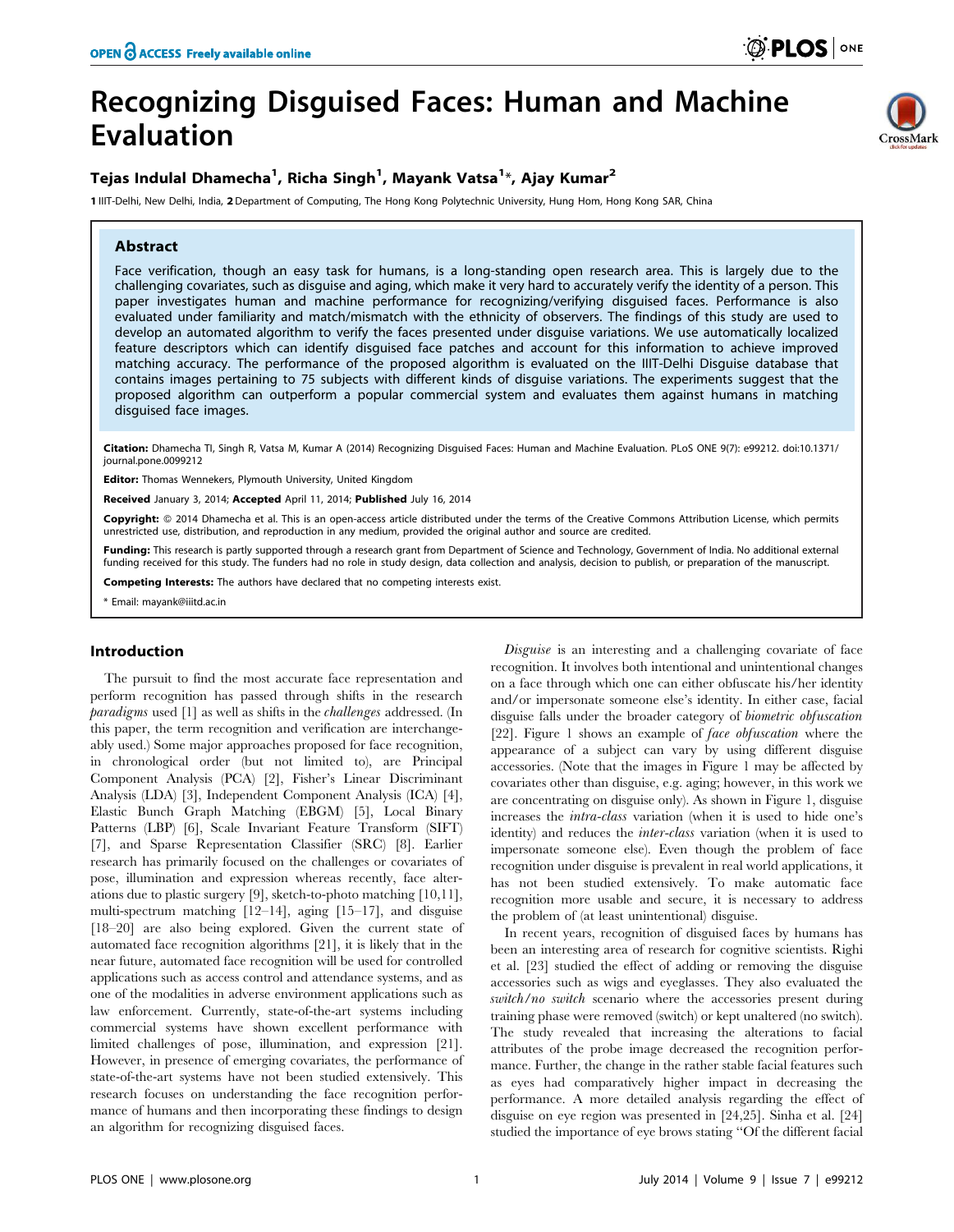Intra-class variation

Inter-class variation



**Marilyn Monroe** 

Figure 1. Illustrating the effect of disguise accessories on inter-class and intra-class variations. Top row images pertain to one of the authors (MV) and bottom row images are taken from Internet under Creative Commons Attribution (CC BY) license (Original images, source weblinks and attributions are given in Supporting Information S1). doi:10.1371/journal.pone.0099212.g001

features, eyebrows are among the most important for recognition''. Douma et al. [25] found that removing glasses during testing had more damaging effect than adding; this is also called as the Clark-Kent effect [26]. The authors did not find any significant effect of familiarity on recognition. However, familiarizing the participant nine times did show significant performance difference than familiarizing three times. At a level of abstraction, Sinha et al. [24] and Douma et al. [25] provided insights about the effect of disguise on stable features. Complimentarily, the effect of hair – rather unstable features – was studied by Toseeb et al. [27]. The authors observed no significant performance difference when the participants were shown faces with and without hair. The phenomenon was attributed to the internal face features, which remained constant in both the scenarios. Similarly, the effect of internal features was also studied in [28,29]. Overall, it appears that the effect of disguise on stable facial parts has more impact than on the unstable facial parts. However, to the best of our knowledge, a comprehensive research on the effect of disguising individual facial parts and their combinations is not performed.

Since disguise can be viewed as alteration to visual face information, the research related to recognition of altered/ degraded facial images can potentially provide some insights. In presence of image degradation by blurring, Sinha et al. [24] have shown that familiarity of the stimuli subjects is advantageous for face recognition. Complimentarily, Hancock et al. [30] reported that unfamiliar faces are difficult to recognize in a low-quality surveillance video. Combining their results [24,30] point to a possibility that the representation of familiar faces might be more robust to certain image degradations than that of unfamiliar faces. Therefore, understanding the effect of familiarity on disguised face recognition can potentially provide insights into the robust facial representation and recognition by humans. It has been also observed in literature that face recognition by humans is subjective to familiarity [31] and race [32].

A brief overview of literature related to automated face recognition under disguise variations is presented in Table 1. Note that most of the research has been performed using the AR [33] and Yale [34] face databases which contain very limited disguise (sunglasses and scarves only). However, to be confident about the performance of automated approaches, it is required that evaluation is performed on a dataset with more exhaustive disguise variations. Regarding the effect of ethnicity, Phillips et al. [35] evaluated the performance of algorithms on east Asian and Caucasian faces. The study showed that the fusion of the algorithms developed in east Asia performed better on east Asian faces than on Caucasian faces. Similarly, fusion of the algorithm developed in West countries performed better on Caucasian faces than east Asian faces.

In the last decade, some studies compared the performance of automated face recognition algorithms and humans. O'Toole et al. [36] compared human performances with academic and commercial systems. They observed that on the easy pairs, all the automated algorithms, except one, exhibited better performance than humans; while for the difficult pairs, some algorithms outperformed humans. This study focused on understanding the effects of the illumination variation and, interestingly, the image pairs that were difficult for PCA based algorithms were also found to be difficult for humans. Moreover, the evidences of algorithms surpassing humans for face verification task were also observed. Similar comparison was presented in [37] for face recognition under uncontrolled illumination, indoor and outdoor settings, and day-to-day appearance variation. In [37], algorithms were shown to have superior performance than humans for good and moderate image pairs, whereas humans and algorithms were comparable for the poor accuracy group. These good, moderate, and poor accuracy groups were created based on scores given by algorithms. Though not for face recognition, but for face detection, Marius't [38] reported the *similar-error* phenomena by humans and automated algorithm (AdaBoost cascade classifier [39]). Further, O'Toole et al. [40] fused the humans and algorithms for face verification task using partial least square regression. The fusion resulted in significant performance improvement. To the best of our knowledge, neither 1) a study focusing on covariate of disguise has been carried out, nor 2) any attempt to enhance machine performance by encoding human strategy for recognizing disguised faces has been made.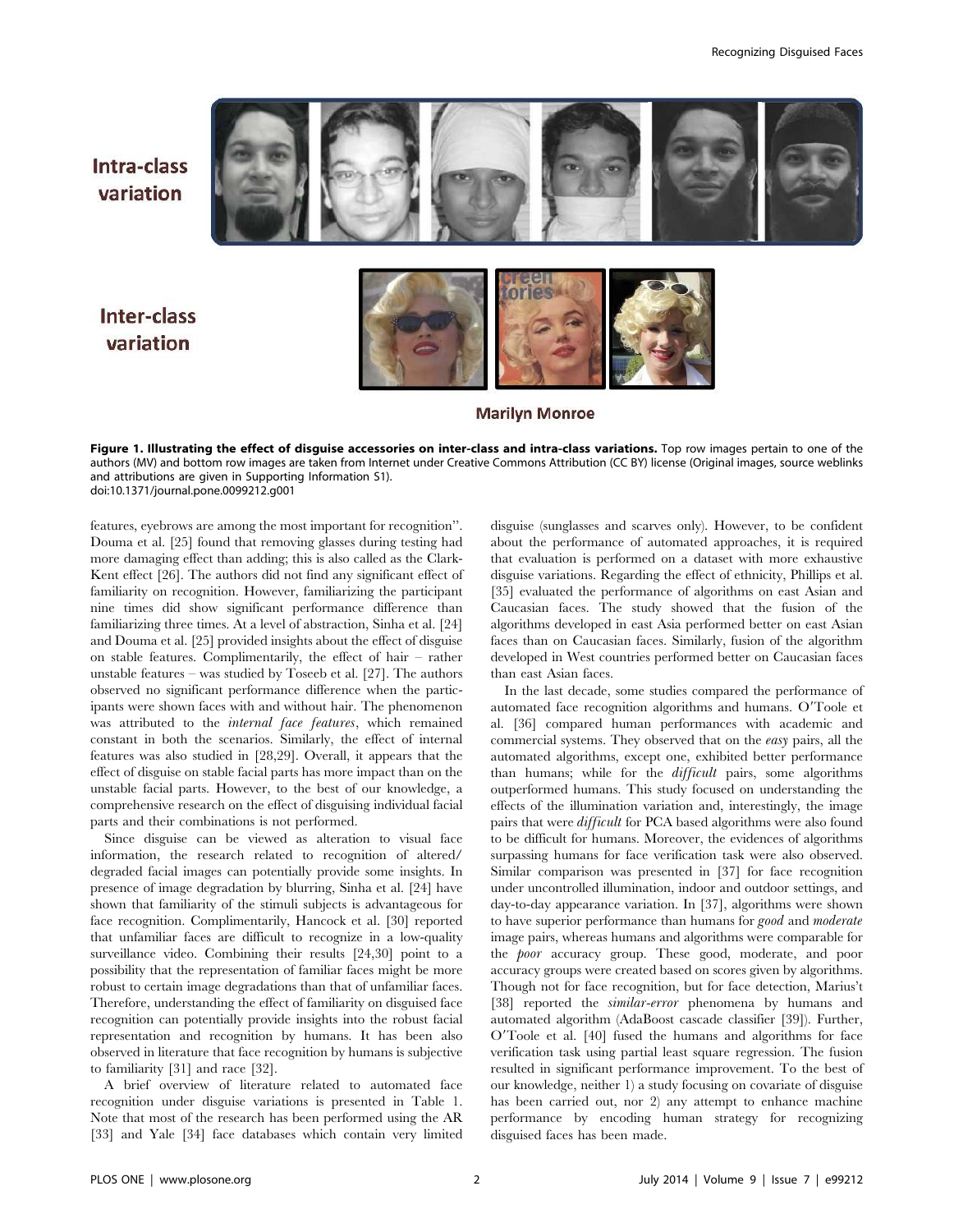#### Table 1. Literature review.

| <b>Authors</b>            | <b>Algorithm</b>              | <b>Disguise</b><br>detection  | Disquise/occlusion<br>detected as | Face<br>recognition | Spectrum               | <b>Database</b>                                  |
|---------------------------|-------------------------------|-------------------------------|-----------------------------------|---------------------|------------------------|--------------------------------------------------|
| Ramanathan et al. [18]    | <b>PCA</b>                    | Yes                           | Left/right half face              | Yes                 | Visible                | National Geographic,<br><b>AR</b>                |
| Singh et al. [19]         | 2D-log polar Gabor            | No                            |                                   | Yes                 | Visible                | AR, Private*,<br>Synthetic Disquise <sup>+</sup> |
| Martinez [53]             | Probabilistic matching        | <b>No</b>                     |                                   | Yes                 | Visible                | <b>AR</b>                                        |
| Wright et al. [8]         | <b>SRC</b>                    | No                            | $\overline{\phantom{a}}$          | Yes                 | Visible                | AR, Yale B [34]                                  |
| Kim et al. [54]           | <b>ICA</b>                    | <b>No</b>                     | $\overline{\phantom{a}}$          | Yes                 | Visible                | AR, FERET                                        |
| Yang and Zhang [55]       | Gabor SRC                     | No                            | ٠                                 | Yes                 | Visible                | AR, Yale B                                       |
| Pavlidis and Symosek [44] | $\overline{\phantom{a}}$      | Yes                           | Not explicitly                    | <b>No</b>           | Near-IR                | $\overline{\phantom{a}}$                         |
| Yoon and Kee [56]         | $PCA + SVM$                   | Yes                           | Upper/lower half                  | No                  | Visible                | AR, Private $\times$                             |
| Kim et al. [57]           | $PCA + SVM$                   | Yes                           | Upper/lower half                  | <b>No</b>           | Visible                | AR, Private ×                                    |
| Choi and Kim [58]         | AdaBoost + MCT-based features | Yes                           | Left-right eye, mouth             | No                  | Visible                | AR                                               |
| Min et al. [49]           | Gabor + PCA + SVM, LBP        | Yes (Gabor $+$<br>$PCA + SVM$ | Upper/lower half                  | Yes (LBP)           | Visible                | <b>AR</b>                                        |
| Dhamecha et al. [20]      | ITE, LBP                      | Yes (ITE)                     | Individual patches                | Yes (LBP)           | Visible and<br>Thermal | $I^2$ BVSD                                       |

Existing algorithms for addressing disguise variations. AR database [33] contains 3200+ images pertaining to 126 subjects with two kinds of disguises (sunglasses and scarves). The National Geographic (NG) dataset contains 46 images of 1 individual, with various accessories such as hat, glasses, sunglasses, and facial hair. \*Private dataset of 150 images pertaining to 15 individuals which contains similar real and synthetic disguise variations as in NG dataset. + Synthetic disguise dataset of 4000 images pertaining to 100 individuals. X Private datasets are collected by researches in real world scenarios from ATM (automatic teller machine) kiosk. doi:10.1371/journal.pone.0099212.t001

In this research we evaluate the effect of familiarity and ethnicity on disguised face recognition, and attempt to encode learnings from human evaluations into an automated algorithm. Since humans are considerably efficient at face recognition [36], comparison of humans and automated algorithms is also performed. The main contributions from this research can be summarized as follows:

- N evaluating human face recognition performance under face disguise along with familiarity and ethnicity/race effect;
- determining the effect of individual facial parts on the overall human face recognition performance;
- N proposing an automated face recognition algorithm based on the learnings from human evaluation and comparing the performance with SRC [8] and a commercial off-the-shelf (COTS) system; and
- N comparison of human performance with automated algorithms (including the proposed algorithm) for addressing disguise variations.

#### Materials and Methods

#### Ethics

To undertake this research the first step was to create a database. At the time of database creation all the 75 subjects in the database were of age 18+ years. The subjects were provided with accessories, and were asked to use the accessories at their will in order to get disguised. All the subjects provided written informed consent for using their face images for research purpose. The consent, for sharing their face images with research community and publish their face images in research papers, was also taken from the subjects. Images pertaining to only those subjects who gave their consent for sharing their face images, will be made available to the research community.

In order to analyze human capability of recognizing disguised faces, we collected the responses from various participants. All the responses collected from survey participants are anonymous and are used only for research purposes. Their willingness to participate in the survey was also asked. A sample survey collection form is shown in Figure 2. The database collection and survey response collection procedures for this study were approved by the IIIT-Delhi Ethics Board.

# Disguise Face Database

The databases generally used for disguise related research (AR [33] and Yale [34] face databases) contain very limited disguise variations, such as scarves and/or sun-glasses. Therefore, to evaluate the effectiveness of automated algorithms and to evaluate human performance, we have collected the IIIT-Delhi Disguise Version 1 face database (ID V1) of disguised/obfuscated face images. The ID V1 database contains 681 visible spectrum images of 75 participants (all above the age of 18 years) with disguise variations. The number of images per person varies from 6 to 10. For every subject, there is at least one frontal neutral. Here, face image without any disguise is referred as neutral face image. face image and at least five frontal disguised face images. All the face images are captured under (almost) constant illumination with neutral expression and frontal pose. The disguise variations included in the database are categorized into the following categories.

- Without disguise: neutral image,
- Variations in hair style: different styles and colors of wigs,
- Variations due to beard and mustache: different styles of beards and mustaches,
- Variations due to glasses: sunglasses and spectacles,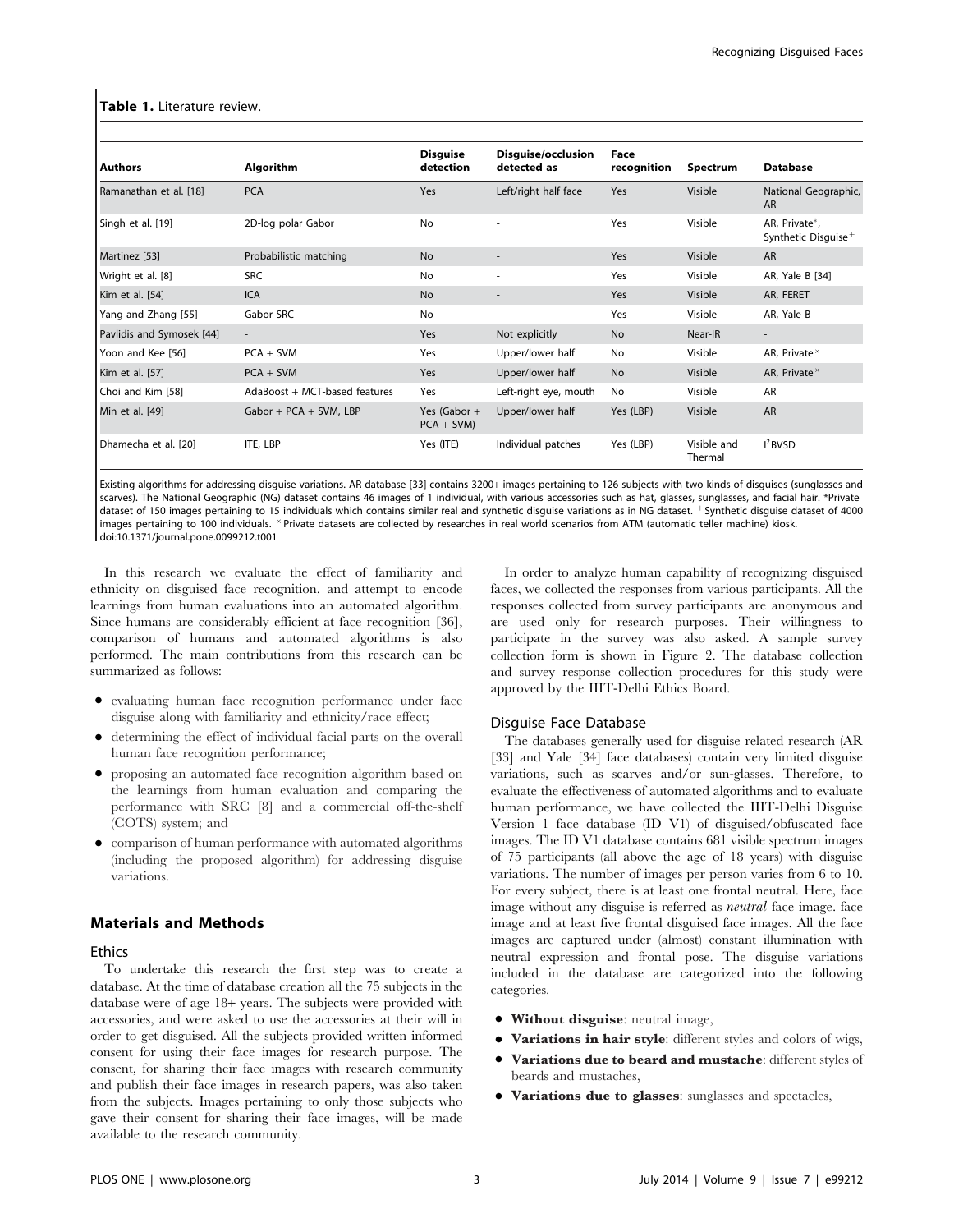# **Face Recognition under Disguise: Human Evaluation**

Questionnaire Number=1

#### **Instructions:**

You have to answer questions 1 to 8 to determine whether the image pairs are of the same person or not. Providing age and gender information is optional.

Gender: [optional]

Age: [optional]

| No.                      | Image 1 | Image 2 | Same Person? $\sqrt{\text{No}}$ .<br>Yes( $\checkmark$ )/No( $\chi$ ) <sub>.</sub> |                  | Image 1 | Image 2 | Same Person?<br>Yes( <b>J</b> )/No( <b>X</b> ) |
|--------------------------|---------|---------|------------------------------------------------------------------------------------|------------------|---------|---------|------------------------------------------------|
| $\,1$                    |         |         | $\Box$                                                                             | $\boldsymbol{2}$ |         |         | $\Box$                                         |
| $\overline{3}$           |         |         | $\Box$                                                                             | $\overline{4}$   |         |         | Г                                              |
| 5                        |         |         | П                                                                                  | 6                |         |         | Г                                              |
| $\overline{\phantom{a}}$ |         |         | $\Box$                                                                             | $\,$ 8 $\,$      |         |         | $\Box$                                         |

# **Declaration:**

By filling this survey form, you agree that your responses can be used for research purposes.

#### Figure 2. Sample questionnaire.

doi:10.1371/journal.pone.0099212.g002

- $\bullet$  Variations due to cap and hat: different kinds of caps, turbans, veil (also known as hijab which covers hair), and bandanas,
- $\bullet$  Variation due to mask: disposable doctors mask, and
- $\bullet$  Multiple variations: a combination of multiple disguise accessories.

Figure 3 shows sample images from the database. The disguises are chosen in such a way that they result in more realistic appearances and (almost) every part of the face is hidden at least once. The subjects are asked to disguise themselves using the given accessories. This allows different subjects to have different types of disguises thus providing more variations across individuals in the database. The database is publicly available for research purpose [41]. The images from the dataset are preprocessed in the same way as in [20] i.e. preprocessing is done using the CSU Face Identification Evaluation System [42] to obtain normalized images.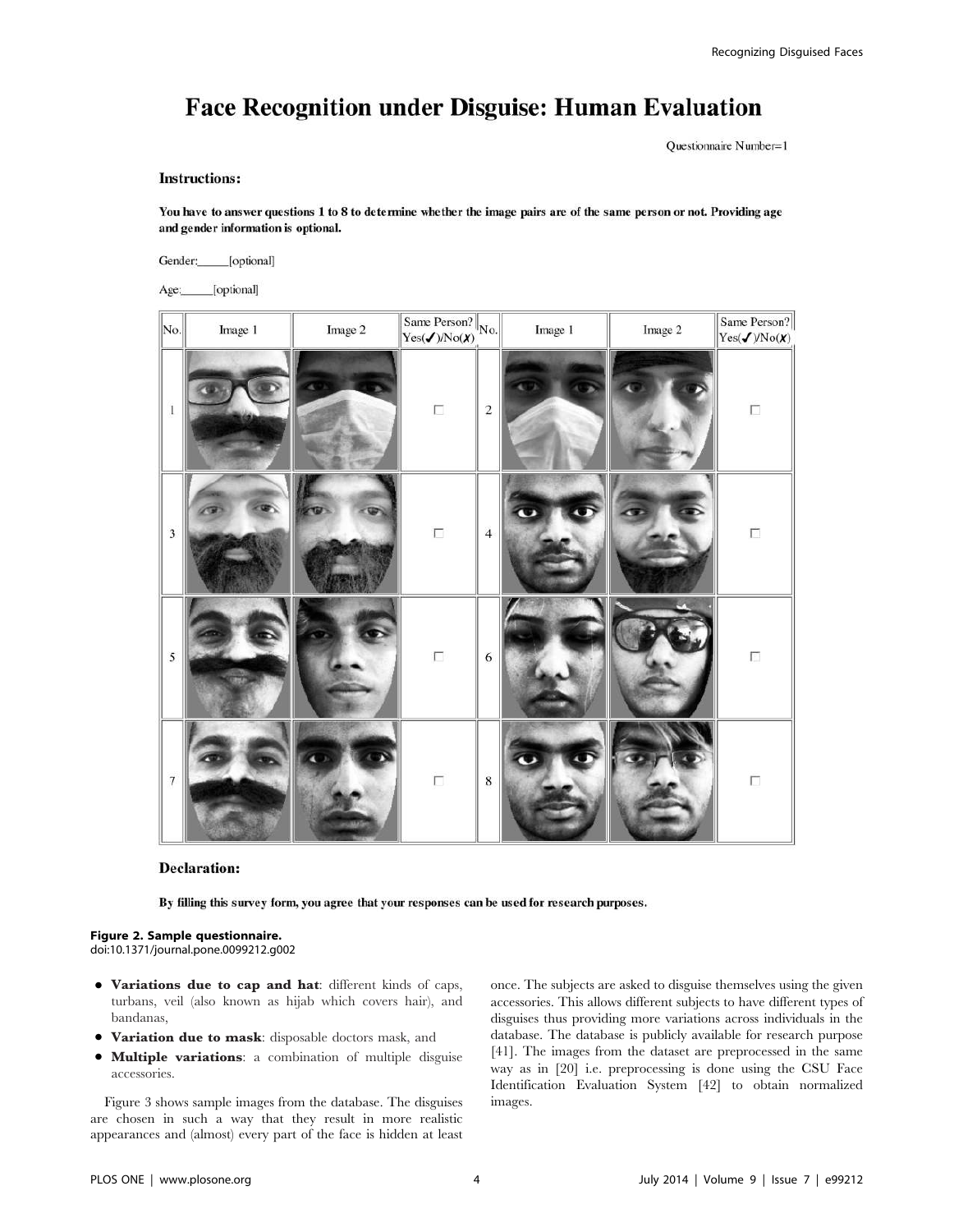#### Participants for Human Evaluation

Since this study examines the effect of ethnicity and familiarity factors on face recognition with disguise variations, the participants were divided into the following four sets.

- Set 1: familiar to the subjects in Stimuli and of the same ethnicity as subjects (Set FS-I),
- Set 2: familiar to the subjects in Stimuli and of the same ethnicity as subjects (Set FS-II) (redundant set of Set 1),
- Set 3: unfamiliar to the subjects in Stimuli and of the same ethnicity as subjects (Set US), and
- Set 4: unfamiliar to the subjects in Stimuli and of different ethnicity than subjects (Set UD).

Note that, one more combination, i.e. familiar to the subjects in Stimuli and of different ethnicity, is possible. However, due to the lack of participants satisfying this criteria, we have not been able to show study related to such a set.

#### Stimuli, Design and Procedure

Each of the four sets consisted of 100 unique participants and the stimuli consisted of subjects of ID V1 dataset collected at IIIT-Delhi. Since the participants in Sets FS-I & FS-II and stimuli belonged to the same department in IIIT-Delhi, it ensured familiarity and same ethnicity factors. Set FS-I and Set FS-II were redundant in nature, as they were similar in terms of familiarity and ethnicity. However, having access to two groups with participants of same variable provided scope for more analysis in terms of the consistency of outcomes. To ensure the unfamiliarity factor in Set US, it consisted of participants from another city of a different state of India. As the two cities are far apart and no logical connection among subjects and participants was known, it was safely assumed that the participants in Set US were unfamiliar to the stimuli subjects. Since the participants in Set FS and Set US were from India, they were of the same ethnicity as the stimuli. Set UD consisted of participants of Chinese ethnicity, thus ensuring unfamiliarity and different ethnicity than that of stimuli. Table 2 summarizes the details regarding the number of participants and gender distribution in each set.

Each participant was given a questionnaire containing eight face image pairs. The participants were supposed to mark them as ''same person'' or ''not same person''. Optionally, the participants were also requested to write their age and gender. Each participant in a set was given a unique questionnaire. However, there were overlapping questions among different questionnaires. Therefore, 100 questionnaires were designed by randomly choosing genuine (same person) and impostor (different person)



Figure 3. Sample images from the ID V1 database. doi:10.1371/journal.pone.0099212.g003

| Šē                                     | Overall         |                               | Male |                      | Female |                      | <b>Gender Not Specified</b> |
|----------------------------------------|-----------------|-------------------------------|------|----------------------|--------|----------------------|-----------------------------|
|                                        | ġ               | Age uto                       | ş    | Age $\mu \pm \sigma$ | ġ      | Age $\mu \pm \sigma$ | ġ                           |
| Familiar, Same Ethnicity-1 (FS-1)      | Ξ               | ∘.<br>$18.5 \pm$              | 68   | $18.5 \pm 0.6$       | వ్గ    | $18.5 \pm 0.6$       |                             |
| Familiar, Same Ethnicity-1 (FS-II)     | $\frac{8}{100}$ | 3.5<br>$20.5 +$               | 58   | $20.7 \pm 3.8$       | 38     | $20.2 \pm 3.8$       |                             |
| <b>Jnfamiliar, Same Ethnicity (US)</b> | $\frac{8}{1}$   | ۱ŋ<br>$19.5 +$                | \$   | $19.5 \pm 2.5$       | 33     | $19.5 \pm 2.5$       |                             |
| Unfamiliar, Different Ethnicity (UD)   | $\frac{8}{1}$   | $\frac{8}{3}$<br>$23.6 \pm 3$ | 55   | $24.6 \pm 5.6$       | 4      | $22.4 \pm 5.6$       |                             |

Table 2. Age and gender distribution of participants in the four sets.

Table 2. Age and gender distribution of participants in the four sets.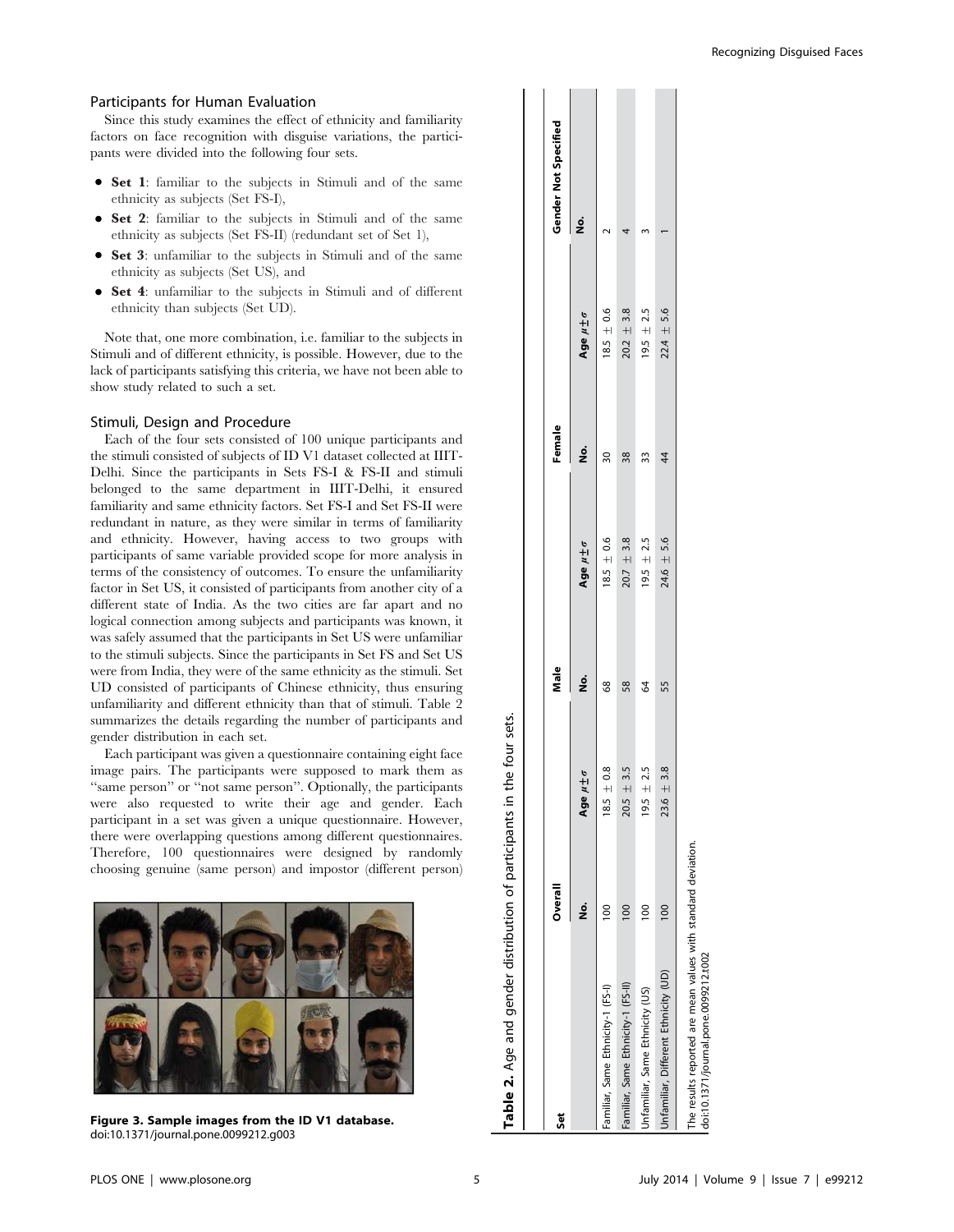image pairs with equal priors. The pairs were drawn from a split that contained neutral and disguised face images pertaining to 40 subjects. The pairs for each questionnaire were selected with substitution, therefore an image pair could appear in multiple questionnaires; however it was made sure that no image pair was repeated in the same questionnaire. Thus, across 100 questionnaires, 436 unique image pairs were used. Figure 4 shows the distribution of genuine and impostor pairs in questionnaires. Note that the majority of questionnaires had an even mixture of genuine and impostor image pairs. Further, the face images were converted to gray scale and elliptical mask was applied to face images to make sure that no features other than facial cues could be used for recognition. All the face images were resized to  $130\times150$  pixels which translated to 2.8 cm  $\times$  3.2 cm on a printed document of A4 size. One such example questionnaire is shown in Figure 2. The exact same set of 100 questionnaires was used for collecting responses from the participants of Set FS-I, Set FS-II, Set US, and Set UD.

One of the objectives of this research is to compare human evaluation with automated algorithms. Automated algorithms are generally evaluated in either face matching/verification or face identification scenarios. In face matching or verification scenario, an image pair is classified as match or non-match, whereas in face identification scenario a query image is compared with gallery/ enrolled face images to predict the identity. For comparing the human and machine performance, it is essential that the comparison metric is same for both. Simulating identification scenario for human evaluation involves two challenges:

- N First, the gallery images are to be shown to the subjects for enrolling them in their memory. However, this process becomes challenging with increasing number of gallery images.
- N Identification performance of an automatic algorithm is measured in terms of cumulative match characteristics (CMC) curve, which requires to get ranked list of gallery

images in sorted order of matching with the query image. Therefore, if human performance is to be compared with algorithms in identification scenario, the ranking is required to be generated by humans too. This is practically possible if number of gallery images is small. However, it is rather difficult, from experimental design and participants perspective, when the number of gallery images is large.

Further, existing research in human versus algorithm comparisons focuses on verification scenario [36,37]; therefore this paper also focuses on the same. Apart from comparing, we also aim at incorporating the understandings from human cognition into an automated algorithm.

A mixed-subjects design was employed in which the betweensubjects variables were familiarity (familiar or unfamiliar), ethnicity (same as stimuli or different from stimuli), and gender (male or female). The participants took part in only one of the four sets/ Familiarity-Ethnicity combinations (Set FS-I, Set FS-II, Set US, and Set UD). The combination of Familiar-Different Ethnicity could not be evaluated as it is challenging to find such participants. The *within-subjects* variable was the amount of disguise on stimuli face images. The participants in each of the sets followed the same procedure, i.e. they were given a questionnaire containing eight face image pairs and they marked each pair as ''same person'' or ''not same person''.

The evaluations are performed in terms of the False Accept Rate  $(FAR = 100 \times \frac{FA}{(FA+GR)}),$  Genuine Accept Rate  $(GAR = 100 \times$  $\frac{GA}{(GA+FR)}$ , and Accuracy (Acc = 100 ×  $\frac{(GA+GR)}{(GA+FA+GR+FR)}$ ), where GA, FA, GR and FR represent the number of genuinely accepted, falsely accepted, genuinely rejected, and falsely rejected pairs respectively. False accept means that a non-match pair is classified as a match pair and genuine accept means that a match pair is correctly



Figure 4. Distribution of genuine and impostor pairs in questionnaires. doi:10.1371/journal.pone.0099212.g004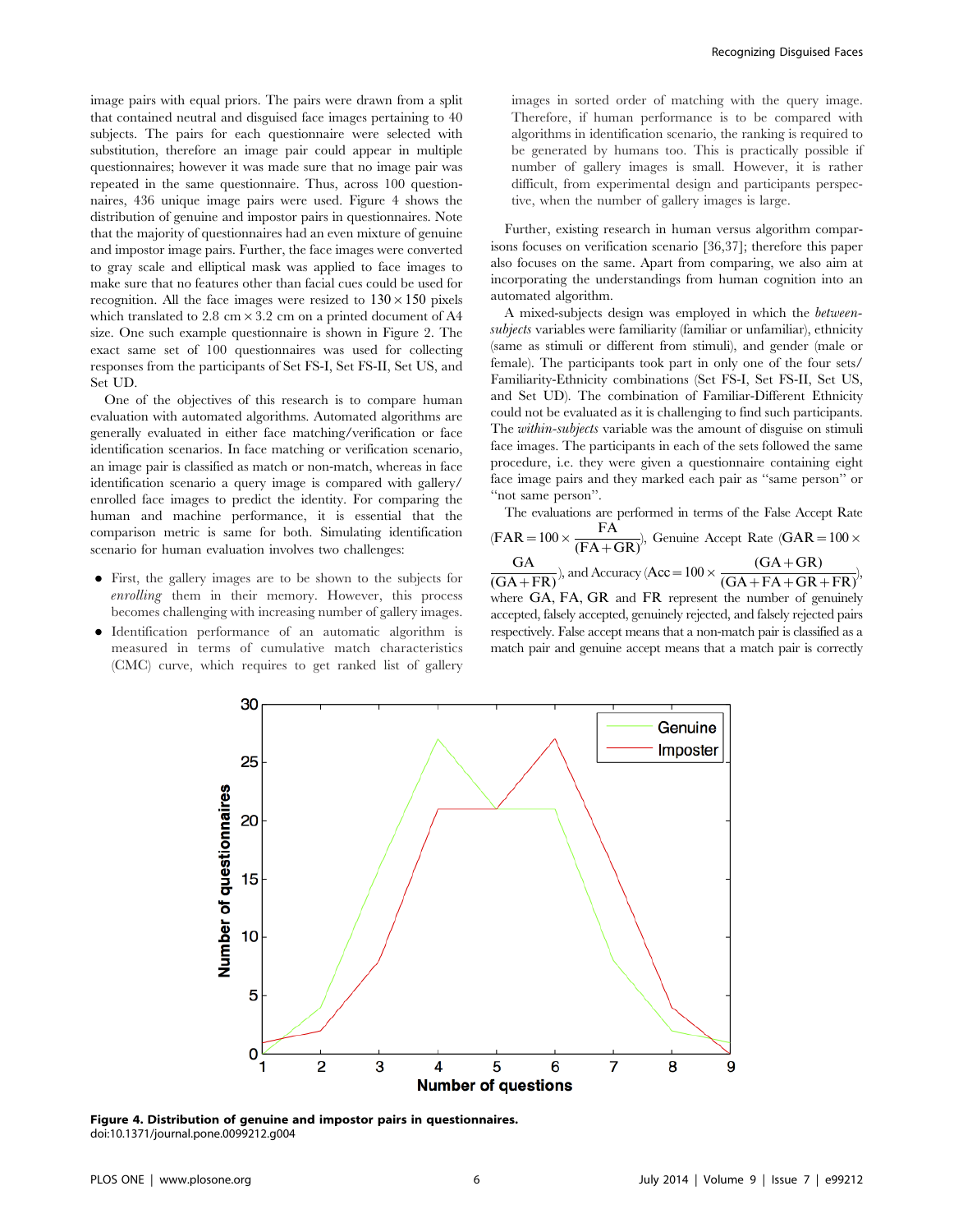classified. A face recognition is expected to achieve high GAR at low FAR.

The results of F-test with  $v_1$  and  $v_2$  degrees of freedom are denoted as  $F(v_1, v_2)$ , similarly, the t-test with v degrees of freedom is denoted as  $t(v)$ . All the test results are reported with the corresponding *p*-value.  $p < 0.05$ ,  $p < 0.01$ , and  $p < 0.001$  indicate moderately, strongly, and very strongly significant evidences respectively.

## Observations from Human Evaluation

The responses collected from participants of all the sets (Set FS, Set US, and Set UD) are used to compute the false accept rate, genuine accept rate, and accuracy. The major reason for evaluating the FAR and GAR along with accuracy is that accuracy does not provide information about GAR and FAR individually. Therefore, evaluating the performance in terms of GAR and FAR separately may help in understanding the efficiency of matching genuine and impostor pairs individually. The mean and standard deviations are reported in Table 3.

Statistical tests are performed to further analyze these results. Three One-Way ANOVAs (Analysis of variance) are conducted to evaluate the statistical significance of FAR, GAR, and Accuracy. The results of these tests are as follows.

1. FAR (F(3,396) = 1.82,  $p = 0.14$ ),

- 2. GAR (F(3,396) = 10.54,  $p < 0.0001$ ), and
- 3. Accuracy (F(3,396) = 8.08,  $p < 0.0001$ ).

This analysis of  $p$ -values shows that there is a significant difference in terms of GAR and accuracy with the corresponding  $p<0.0001$  for both the statistics. However, there is no significant difference for FAR, since  $p=0.14$ . Post-hoc analysis is carried out using paired t-test to understand the 1) effect of familiarity, 2) effect of ethnicity, 3) effect of gender, 4) consistency between Set FS-I and Set FS-II, and 5) effect of specific disguise. The details of this analysis are provided below. The results and inferences of the statistical tests to understand the effect of familiarity, ethnicity, gender and consistency are summarized in Table 4.

Effect of Familiarity. To evaluate the effect of familiarity for each of the three statistics i.e. FAR, GAR, and Accuracy, two paired t-tests are performed: 1) between Set FS-I and Set US and 2) between Set FS-II and Set US. In both cases, significant accuracy improvement is observed when the participants are familiar to the stimuli. The p-values for accuracy are reported as follows.

- Set FS-I and Set US:  $t(99) = 2.99$ ,  $p = 0.0035$
- Set FS-II and Set US:  $t(99) = 2.80$ ,  $p = 0.0061$

Table 3. Summary of human performance.

However, no significant difference is observed for FAR.

- Set FS-I and Set US:  $t(99) = 0.288$ ,  $p = 0.7829$
- Set FS-II and Set US:  $t(99) = -0.4060$ ,  $p = 0.6856$

Further, GAR is observed to be different for both the cases

- Set FS-I and Set US:  $t(99) = 4.86$ ,  $p < 0.0001$
- Set FS-II and Set US:  $t(99) = 3.14$ ,  $p = 0.0022$ .

It is observed that the best performance is achieved when the participants are familiar with the stimuli face and are of the same ethnicity. Interestingly, Sets FS-I & FS-II have the same FAR as Set US, but Set US has significantly lower GAR. This means that when participants are unfamiliar to stimuli, they tend to reject more genuine matches. From the observation regarding similar FAR in Set FS-I, FS-II, and US, one can claim that: if a pair has images of different individuals, an unfamiliar participant will classify it as ''same person'' with equal likelihood as a familiar participant. Moreover, the finding that ''familiar faces are easier to match even if they are disguised'' is equivalent to the similar finding for non-disguised faces [31]. Although, Douma et al. [25] did not find the effect of familiarity significant in recognizing disguised faces, note that our experimental procedure is different from their's. In [25], the participants were to identify the stimuli faces, whereas in this study the participants were to classify the stimuli image pairs as ''same person'' or ''different persons''. The former involves the face identification scenario, where the performance is primarily a function of memory and internal representation of faces which is enhanced if the person is familiar. However, that is not the case with our study which involves face verification scenario as it enables us to compare human performance with algorithm. To summarize, familiarity is an advantageous factor and unfamiliarity significantly degrades genuine accepts but not the false accepts.

Effect of Ethnicity. To understand the effect of ethnicity, paired t-tests are performed between Set US (unfamiliar, same ethnicity) and Set UD (unfamiliar, different ethnicity). The participants in both these sets are unfamiliar to the stimuli subjects; Set US has the participants which are of same ethnicity as stimuli, whereas Set UD participants are of different ethnicity than stimuli. Among the unfamiliar participants, the one with different ethnicity does not result in significantly different accuracy  $(t(99) = -1.7757, p=0.0789)$ . From further analysis in terms of FAR and GAR it is found that neither FAR  $(t(99) = 1.82)$ ,  $p=0.0715$ ) nor GAR (t(99) = -0.1129,  $p=0.9103$ ) is significantly differing. This suggests that in the presence of disguise, differentethnicity factors do not add to the reduction in performance due to unfamiliarity factor. Therefore, the other-race effect [32] does not significantly further deteriorate the performance of recognizing disguised faces if the participants are unfamiliar to stimulus. However, if the participant is of the same ethnicity as the stimulus, familiarity is an added advantage.

| l Set     | FAR % $(\mu \pm \sigma)$ | GAR % $(\mu \pm \sigma)$ | Accuracy %( $\mu \pm \sigma$ ) |
|-----------|--------------------------|--------------------------|--------------------------------|
| Set FS-I  | $19.62 + 4.54$           | $74.47 + 4.80$           | $75.87 + 3.93$                 |
| Set FS-II | $17.79 \pm 4.45$         | $69.27 + 5.15$           | $75.12 + 4.04$                 |
| Set US    | $18.85 + 4.34$           | $57.88 + 5.16$           | $69.50 + 4.10$                 |
| Set UD    | $24.20 + 4.90$           | $57.47 + 5.26$           | $66.00 + 4.17$                 |

It is reported in terms of mean FAR, GAR and accuracy in each of the four sets. doi:10.1371/journal.pone.0099212.t003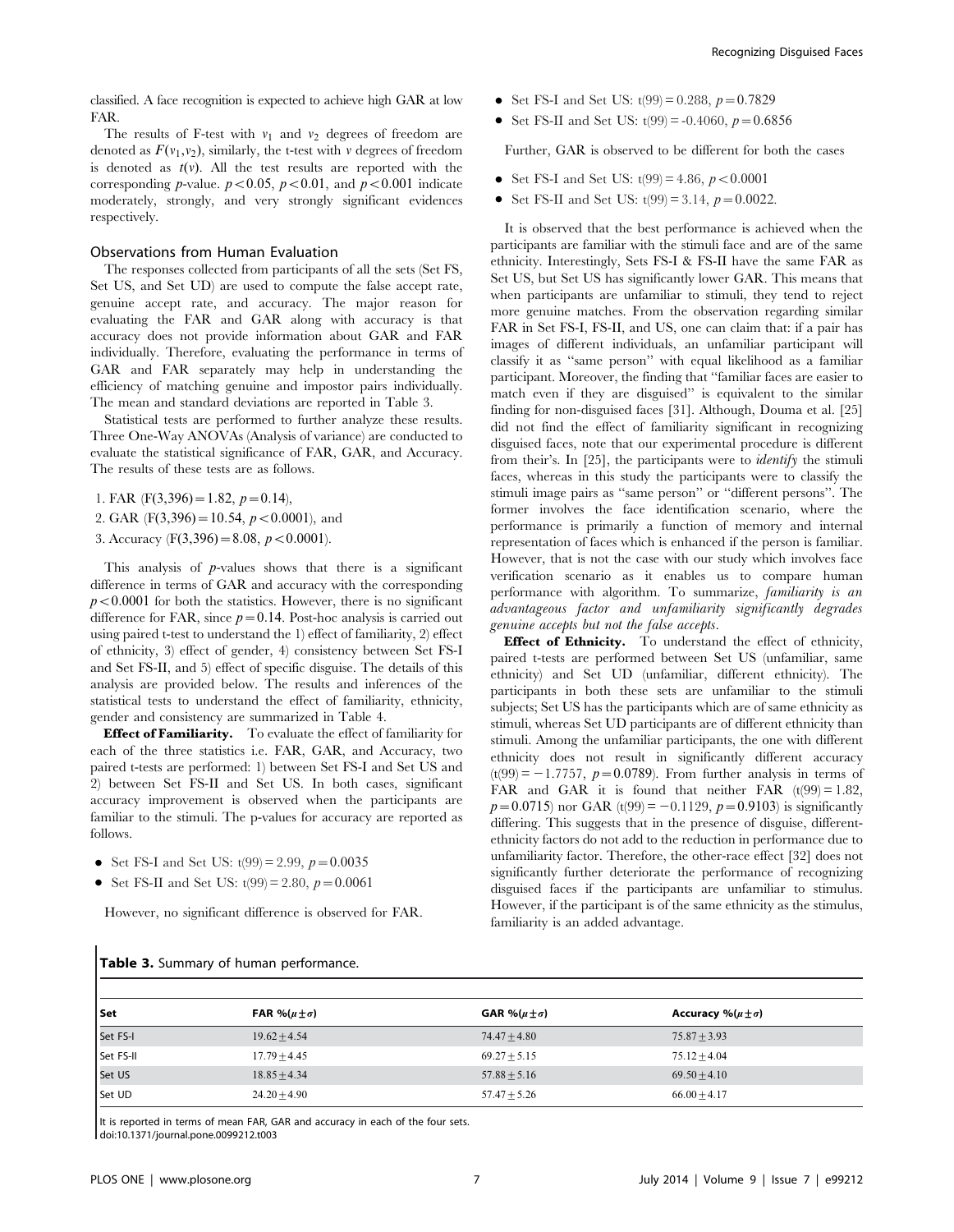Table 4. *p*-values of statistical tests to understand the effect of each factor.

| <b>Factor</b> | <b>Sets Compared</b>    | <b>FAR</b>          | <b>GAR</b>                | <b>ACC</b>                | Inference                                                                                         |
|---------------|-------------------------|---------------------|---------------------------|---------------------------|---------------------------------------------------------------------------------------------------|
| Familiarity   | <b>FS-I &amp; US</b>    | 0.7829 $(x)$        | $< 0.0001$ ( $\sqrt{ }$ ) | $0.0035$ ( $\sqrt{ }$ )   | Unfamiliarity degrades GAR but not FAR                                                            |
|               | FS-II & US              | 0.6856 ( $\times$ ) | $0.0022$ ( $\sqrt{ }$ )   | $0.0061$ ( $\sqrt{ }$ )   |                                                                                                   |
| Ethnicity     | US & UD                 | 0.0715(x)           | 0.9103 $(x)$              | 0.0789 ( $\times$ )       | No additional degradation                                                                         |
| Consistency   | FS-I & FS-II            | 0.6878 $(x)$        | 0.1025 ( $\times$ )       | 0.7199 $(x)$              | Both sets are consistent                                                                          |
| Gender        | $FS-I$ (M) & $FS-I$ (F) | 0.1573(x)           | 0.2420 $(x)$              | $0.0171 \; (\sqrt{ } )$   | Female are better in Sets FS-I and FS-II. For other sets no<br>significant difference is observed |
|               | $FS-II (M) & FS-II (F)$ | 0.4529 $(x)$        | 0.6801 $(x)$              | $< 0.0001$ ( $\sqrt{ }$ ) |                                                                                                   |
|               | US (M) & US (F)         | 0.3776 $(x)$        | 0.3785 $(x)$              | 0.9535 $(x)$              |                                                                                                   |
|               | UD (M) & UD (F)         | 0.3535 $(x)$        | 0.2737(x)                 | 0.1524 $(x)$              |                                                                                                   |

 $/$  represents that the corresponding statistical test show significant difference between the compared sets and  $\times$  represents insignificant difference. doi:10.1371/journal.pone.0099212.t004

**Effect of Gender.** No specific effect of gender is observed, except on the accuracy of Set FS-I (t(96) =  $-2.427$ , p=0.0171) and Set FS-II (t(94) = -15.56,  $p < 0.0001$ ) where female participants exhibit significantly better performance than male participants. However, even for these two sets no significant difference in FAR or GAR is observed. Similar observation regarding female superiority for face recognition has been studied in literature [43]. However, for disguised face recognition, this effect is observed only when the participants are familiar to stimuli faces and it disappears with absence of familiarity and/or difference in ethnicity.

Consistency between Set FS-I and Set FS-II. As we have access to two sets with the same familiarly and same ethnicity settings, it enables us to perform a consistency check, i.e. to evaluate similarity between the results of two sets with same design variables. We performed paired t-tests between Set FS-I & Set FS-II to analyze if there is any performance difference. Without much surprise, there is no significant difference in FAR  $(t(99) = 0.6878$ ,  $p=0.4932$ ), GAR (t(99) = 1.6481,  $p=0.1025$ ), and accuracy  $(t(99) = 0.3596, p = 0.7199)$ . For comparison, the response of both the sets are illustrated in the form of a confusion matrix in Table 5. Thus, similar performance is observed in both the sets.

Effect of Specific Disguises. In this analysis, we focus on enhancing the understanding regarding the effect of specific kinds of disguises on face recognition performance. Human performance decreases when faces are disguised [23]. However, the effect of various kinds of disguises and their combinations is not yet well explored. The presence of disguise on certain facial parts can corrupt or occlude the partial face information thus degrading the face recognition performance. We divide the face image into uniform  $5\times 5$  grids and label the first, second and third rows as forehead, eyes, and nose regions respectively. The remaining two rows taken together are labeled as lips and chin region. From manual annotation of every rectangular patch of the grid, we have information regarding which patch contains disguise. The disguised patches are referred to as non-biometric patches. A region is considered to contain disguise if more than half of the patches in that region are non-biometric patches. Since the face images are divided into four non-overlapping regions, there can be  $(2<sup>4</sup>=)16$  combinations of disguised regions. These combinations can be represented in the form of a 4 set venn diagram. Figure 5 represents such a venn diagram representing the percentage of incorrectly classified face image pairs belonging to each disguise combination. Figure 5(a), (b), (c), and (d) represent venn diagrams pertaining to Set FS-I, Set FS-II, Set US, and Set UD respectively. Note that in the ideal case, all the numbers in the venn diagram

would be zero, i.e. none of the face image pairs belonging to any of the disguise combination is incorrectly classified. The key observations are as follows.

- N Intuitively, the accuracy of disguised face recognition should reduce with increase in the amount of disguise. However, consistently for all four sets, considerably high errors are reported even when only a single kind of disguise is present (see the only nose, only eyes, only forehead, and only lips in Figure 5). This may be due to the fact that when an image-pair contains only one kind of disguise, one or both the face images contain similar kind of disguise. Also from the database section it can be noted that the number of disguise accessories applicable to each facial part, such as eye-glasses and bandanas, are limited in number. Therefore, variations in accessories disguising each facial part are limited. As the disguise accessories are encoded as part of the overall presentation in human perception [23], use of 1) same kind of disguise accessories among different users and 2) different kinds of disguise accessories on the same user might be leading to higher error rates.
- In the other regions of the venn diagram i.e. with multiple disguises, images in the face image pairs can have disguise accessories affecting different facial feature(s), therefore the argument regarding the similar disguise accessories cannot be applied to them.
- N Intersecting areas of venn diagrams corresponding to facial hairs and wigs i.e. forehead-nose and forehead-nose-lips-andchin also yield considerably high error rates, implying that the co-occurrence of wig and mustache (and beard) makes it challenging to match two faces. Though, the negative impact of combination of disguises is less prominent than that of disguise in only one part, there is a steady trend of its increased impact with increase of challenging factors, i.e. Set  $FS \rightarrow Set$  $US \rightarrow Set UD$ .

#### Anāvṛta: Proposed Face Recognition Approach

˙ From the human evaluation study presented above, it is clear that use of disguise accessories degrades the recognition performance. This is majorly because disguise accessories get encoded as a part in the overall presentation [23]. Moreover, use of disguise accessories can also reduce the uniqueness of subjects. From automated face recognition point of view, Pavlidis and Symosek [44] have suggested that detecting disguise is necessary to efficiently recognize disguised faces. Therefore, using learnings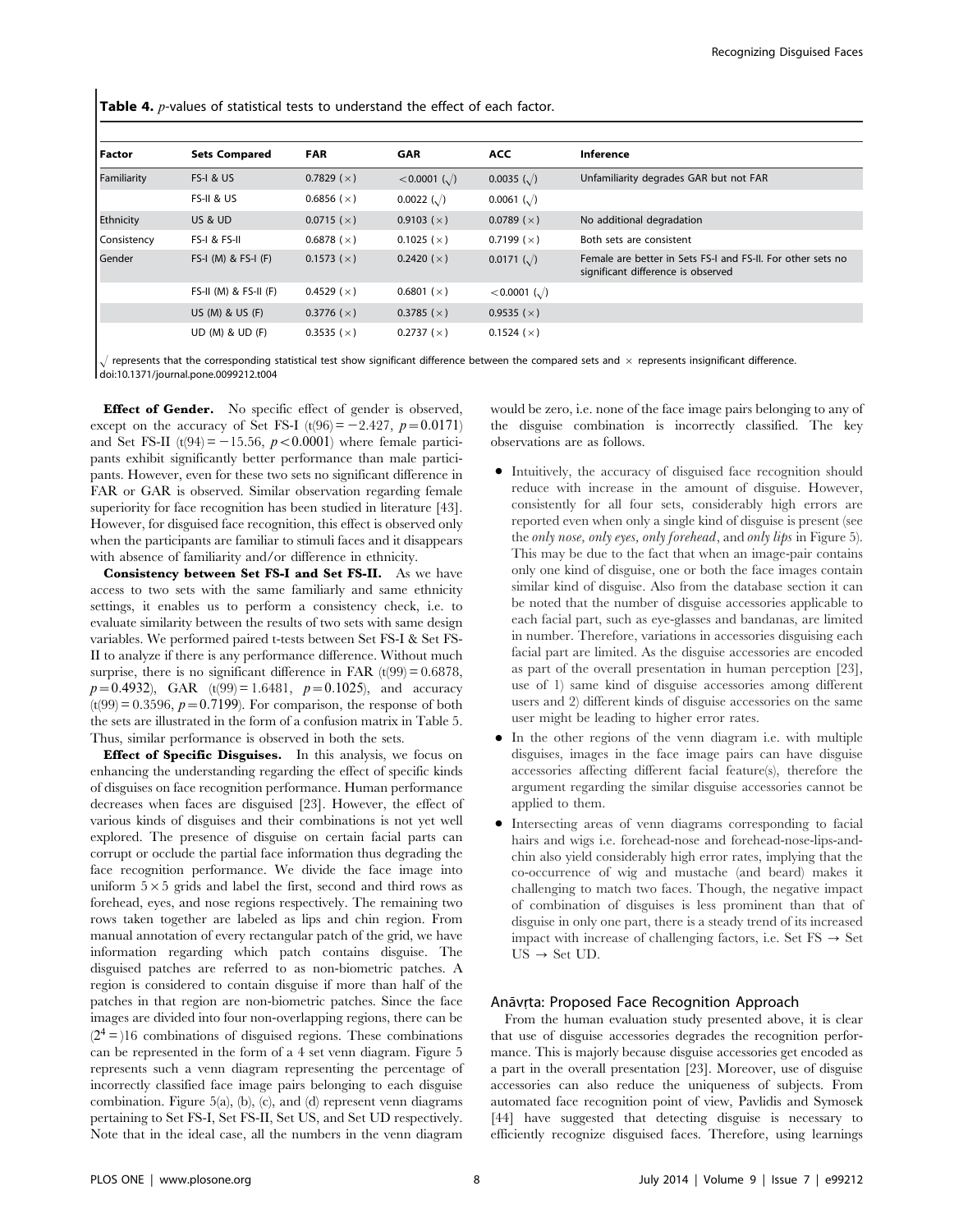Table 5. Confusion matrix for comparing the consistency of Set FS-I and Set FS-II.

| Confusion     |          | Set FS-I |          |  |
|---------------|----------|----------|----------|--|
| <b>Matrix</b> |          |          | $\times$ |  |
| Set FS-II     |          | 227      | 108      |  |
|               | $\times$ | 130      | 335      |  |

 $\sqrt{}$  and  $\times$  represent the genuine and impostor classified samples respectively. The numbers in every cell represent the co-occurrence of decisions (correct/incorrect). For example,  $\sqrt{\sqrt{}}$  block shows that for 227 image pairs, participants in both Set FS-I and Set FS-II responded that they were genuine pairs. doi:10.1371/journal.pone.0099212.t005

from the human analysis, we develop the following hypothesis for automated face recognition:

''The facial part or patches which are under the effect of disguise (or occluded in most of the cases), are the least useful for face recognition, and may also provide misleading details. It is this misrepresentation that a person uses to hide his/her own identity and/or to impersonate someone else.''

Building upon this intuition, we propose a framework, termed as Anāvrta, for recognizing faces with variations in disguise. As ˙ illustrated in Figure 6 there are two stages in the proposed framework:

- 1. Patch Classification. It comprises dividing face image into patches and classifying them into biometric or non-biometric classes.
- 2. Patch based Face Recognition. Biometric patches are matched using local binary pattern (LBP) based face recognition algorithm.

Patch Classification. In human cognition research, Gosselin and Schyns [45] have proposed a technique to identify relevant facial regions for recognition which shows that certain facial parts are more important than others for recognition. In automated algorithm literature, several researchers have proposed patch or part-based face recognition [6,46–48] and evaluated the performance of individual parts for face recognition. De Marsicso et al. [47,48] proposed a solution based on local information where each facial part is used separately as input; the scores obtained by matching each part are fused to obtain final scores. Moreover, the mechanism for self-tuning the subsystems for matching individual parts was also proposed. To the best of our knowledge, [49,50] are the only works in literature which use occlusion detection to enhance the recognition performance. In applications such as lawenforcement, analyzing the patches to determine whether they are genuine facial regions or accessories is very important. The proposed patch classification algorithm therefore aims to classify the patches into biometric and non-biometric classes.

- **Biometric patches** are those facial parts that are not disguised; and hence they are useful for recognition.
- $\bullet$  Non-biometric patches/artifacts are facial parts that are disguised. These patches may reduce the performance and should be avoided as far as possible.

The patch classification algorithm has two steps: feature extraction and classification.

1. ITE Feature Extraction. It is our assertion that some of the non-biometric patches or occlusions, such as hair and artificial nose, can be distinguished using texture information, while some others, such as scarves and sunglasses, can be distinguished using their intensity values. Therefore, the proposed algorithm uses a concatenation of texture and intensity descriptors as input feature. As shown in Figure 6, the algorithm starts with tessellating the face image. Input face image  $I$  is first divided into non-overlapping rectangular patches  $I_{ij}$ ,  $1 \le i \le m, 1 \le j \le n$ , where m and n are the number of horizontal and vertical patches respectively. The intensity and texture descriptors are computed for all the patches using the intensity histogram and Local Binary Patterns (LBP) algorithm [6] respectively. The proposed descriptor is termed as the Intensity and Texture Encoder (ITE). For a patch ij of an image I, ITE is defined as

$$
\mathbf{E}(I_{ij}) = [\text{intensityHist}(I_{ij}); \text{lbpHist}(I_{ij})] \tag{1}
$$

where intensityHist( $\cdot$ ) represents the histogram of an intensity mere mensivy rise() represents the IBP histogram. We use basic LBP operator with 8 sampling points, that produces 256 dimensional feature vector for each patch. Intensity histogram consists of 256 bins, resulting in a feature vector of the same dimension.

2. ITE Feature Classification. The ITE features can, potentially, be classified using any of the generative or discriminative classification techniques. Our observation of biometric and non-biometric patches shows that the set of biometric patches is well defined and can be modeled efficiently. However, due to the variety of accessories that can be used for disguise, non-biometric patches have an exhaustive population set which is difficult to model using a limited training database. Therefore, in this research, we have used Support Vector Machine (SVM) [51], a discriminative classifier, for classifying biometric and non-biometric patches.

An SVM model is learned from the ITE descriptors of all the patches from training images (which are annotated manually). This model is used to classify the patches from the testing data. For every patch, a score  $s$  is computed using SVM. A patch is classified as biometric, if the score is less than the threshold  $T$ , i.e.  $s < T$ ; and if score is equal to or greater than the threshold, i.e.  $s \geq T$ , the patch is classified as nonbiometric. Accordingly, a flag variable  $F_{ij}$  is generated, which represents whether the patch is classified as biometric or nonbiometric. The flag value of every patch is then combined to generate the flag matrix,  $\mathbf{F}_{m \times n} = [F_{ij}]_{1 \le i \le m, 1 \le j \le n}$ , using Eq. 2.

$$
F(I)_{ij} = \begin{cases} 1 & \text{if } I_{ij} \text{ is classified as biometric} \\ 0 & \text{otherwise.} \end{cases}
$$
 (2)

ITE features of images patches are classified using trained SVM model.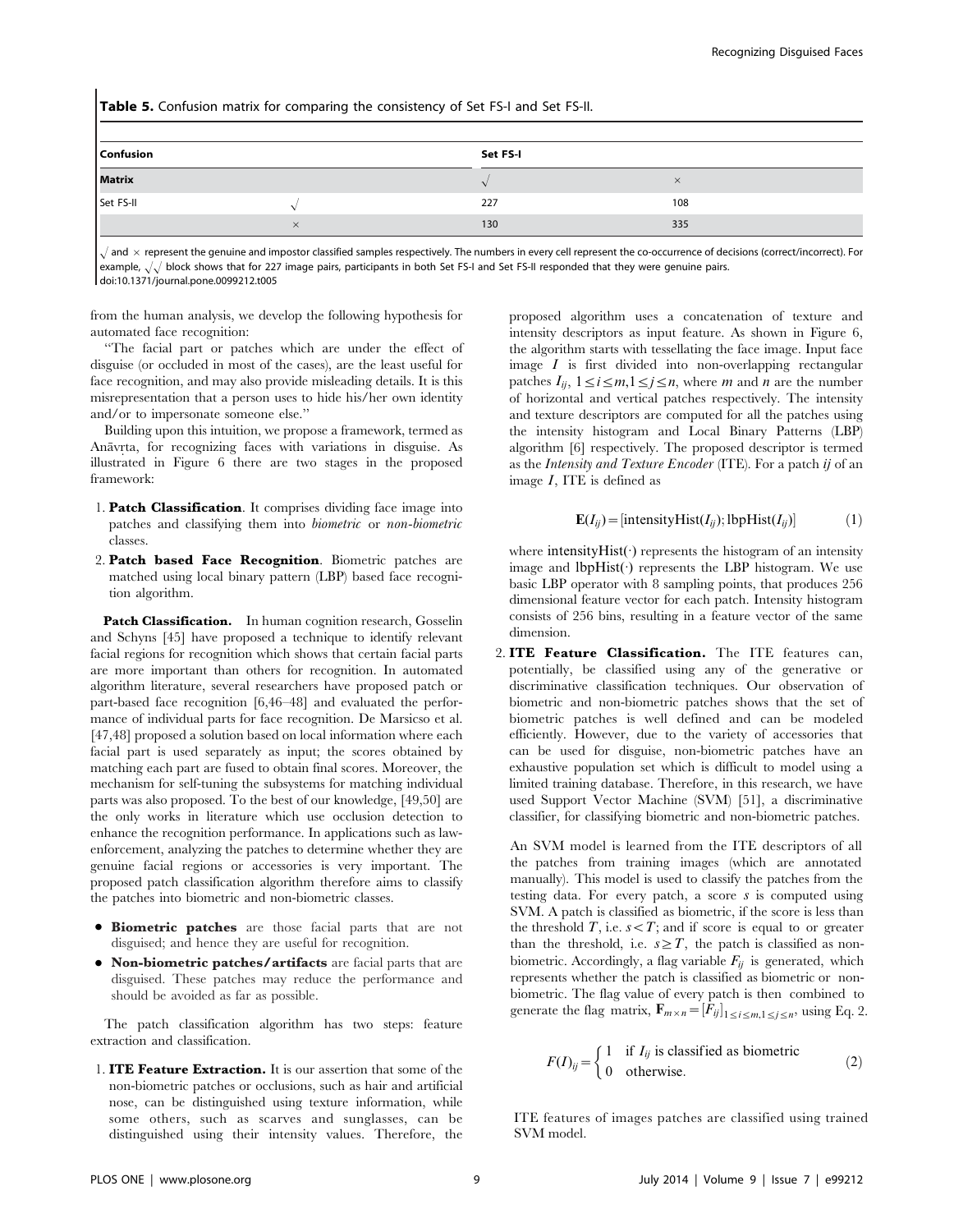

Figure 5. Effect of disguising individual facials parts and their combinations. The numbers represent the percentage of the misclassified face image pairs belonging to the corresponding disguise combination. For example, there are 31 image pairs with disguise on eye strips only, out of<br>which 10 are misclassified by the participants in Set FS-I (a). This lea doi:10.1371/journal.pone.0099212.g005

Patch based Face Recognition. Let  $I^p$  be the probe image which is to be matched with the gallery image  $I^g$ . The corresponding flag matrices  $\mathbf{F}(I^p)$  and  $\mathbf{F}(I^g)$  are generated using Eq. 2. Here, it is possible that for some gallery patch,  $I_{xy}^g$ , which is classified as biometric, the corresponding probe patch,  $I_{xy}^p$ , is

classified as non-biometric. In other words,  $F(I^g)_{xy} = 1$  and  $F(I^p)_{xy} = 0$ , or  $F(I^g)_{xy} = 0$  and  $F(I^p)_{xy} = 1$ . This renders the particular patch of gallery image not useful for recognition because the corresponding patch from the probe image is under disguise effect and matching a biometric patch with a non-biometric patch



Figure 6. Illustrating the steps involved in the proposed face recognition framework. doi:10.1371/journal.pone.0099212.g006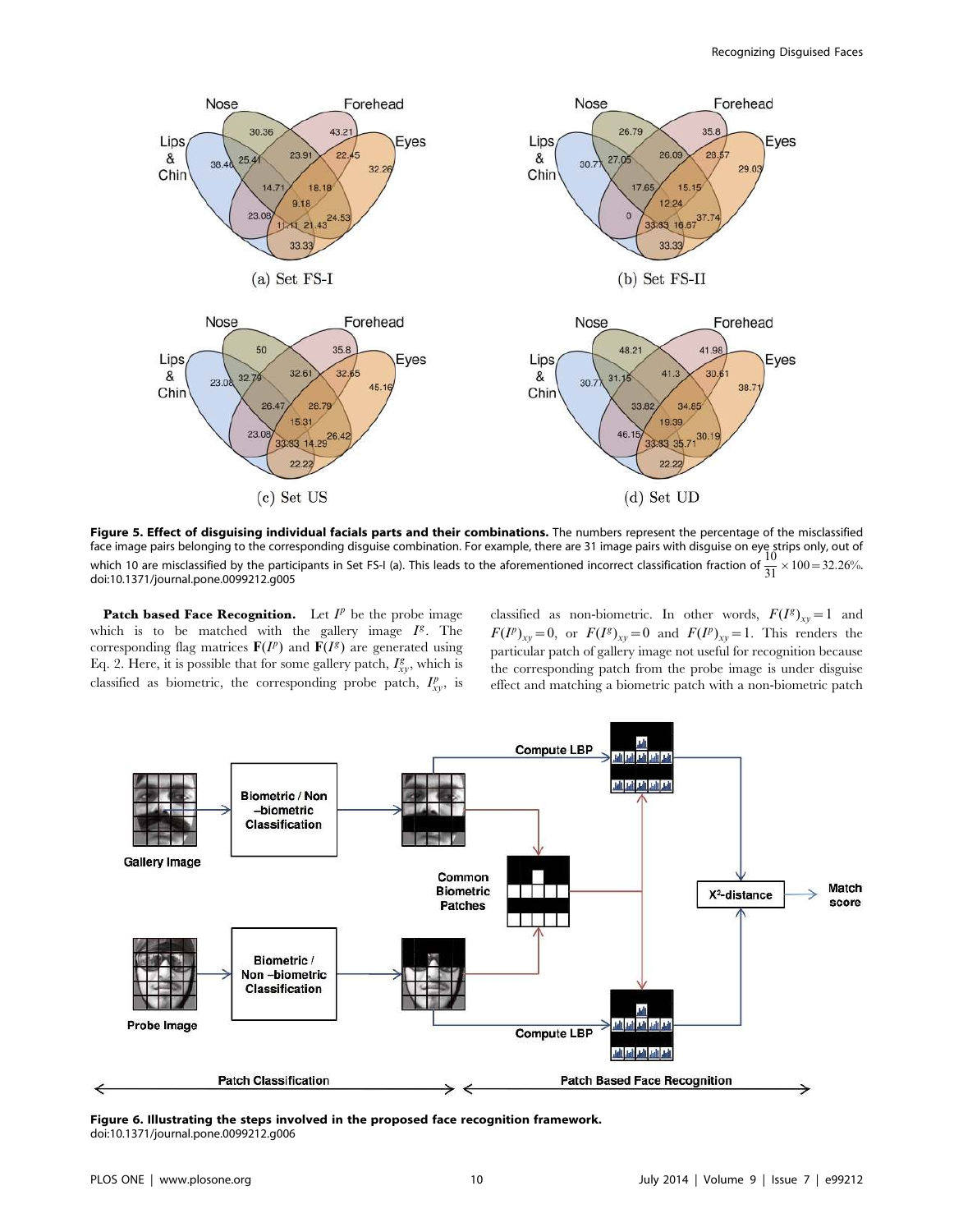may lead to incorrect information.

$$
\mathbf{F}^{u}(I^{p},I^{g}) = \mathbf{F}(I^{p}) \wedge \mathbf{F}(I^{g})
$$
\n(3)

The patch classification algorithm explained in previous Section classifies the patches into biometric and non-biometric, and Eq. 3 provides information that for a given gallery-probe pair, which patches should be used for face recognition. Note that, in order to take advantage of patch classification, the face recognition approach has to be patch-based. Therefore, we propose to use LBP [6] which is one of the widely used patch-based descriptors for face recognition. If  $\operatorname{desc}^{\mathrm{I}}_{\mathrm{ij}}$  represents the LBP descriptor of  $ij$ patch of image  $I$ , and the  $\chi^2$ -distance between two LBP descriptors is represented as  $dist(\cdot;\cdot)$ , then the distance  $D_{I^p,I^s}$ between two images,  $I^p$  and  $I^g$ , is calculated as:

$$
D_{IP,IS} = \frac{1}{\eta} \sum_{ij} \text{dist}(desc_{ij}^{IP}, desc_{ij}^{IS}) \mathbf{F}^{u}(I^{P}, I^{S})_{ij}
$$
  
where  $\eta = \sum_{ij} \mathbf{F}^{u}(I^{P}, I^{S})_{ij}$  (4)

and  $\mathbf{F}^u(I^p,I^g)_{ij}$  is obtained using Eq. 3.

#### Results of the Proposed Algorithm

This section demonstrates the results of the proposed face recognition framework which includes the patch classification algorithm and LBP based face recognition, along with its comparison to SRC andCOTS. We also compare the results of proposed algorithm with the results of human evaluation results.

All the images in the database are divided into  $5\times5$  nonoverlapping rectangular patches of size  $26\times30$  pixels. Every patch is manually annotated as biometric or non-biometric to create the ground truth for training as well as evaluation. If more than half of the patch is covered with accessories, it is annotated as a nonbiometric patch. Images of randomly chosen 35 subjects form the training set and the images from the remaining 40 subjects are used for testing. The training set thus contains 8050 patches (322 images  $\times$  25 patches), out of which 6324 patches are biometric and 1726 patches are non-biometric. Similarly, the testing set comprises 8975 patches (359 images  $\times$  25 patches) amongst which 6944 are biometric and 2031 are non-biometric. Depending on the disguise accessories used, the number of biometric patches in every image vary. Figure 7 shows the distribution of (annotated) biometric patches in the training and testing splits.

Patch Classification using ITE. As explained earlier, for each patch, the ITE features are computed using Eq. 1; and minmax normalization is performed to map the values in the interval  $[-1,1]$ . The normalized descriptor is provided as input to SVM with Radial Basis Function kernel for patch classification. The kernel parameter and misclassification cost are estimated using grid search along with 5-fold cross validation. In grid search, parameters that provide the maximum training accuracy are considered as optimum. Since ITE is a concatenation of LBP and intensity values, the efficacy of ITE is compared with LBP and pixel intensity values. LBP histograms, intensity histograms, and ITE histograms are computed and provided as input to SVM separately for classification. Receiver Operating Characteristics (ROC) curves for patch classification representing the results of these experiments are shown in Figure 8. Note that, ITE provides better results compared to either texture or intensity information for patch classification. This supports our hypothesis that

concatenation of texture and intensity features should yield better patch classification results.

Performance Evaluation of Anavrta. The output of patch ˙ classification yields biometric patches which are used for feature extraction and matching. For evaluating the proposed face matching approach, the testing set is divided into two parts: gallery and probe. For each subject, one neutral face image, and four other randomly selected images are taken as gallery and the remaining images constitute the probe/query set. Hence, there are total 200 gallery images and 159 probe images. We have performed experiments with five random cross validation trials. The experiments are performed in verification mode and the results are reported in terms of ROC curve and verification accuracy at 0.1%, 1.0% and 10% False Accept Rate (FAR). To understand the importance and effectiveness of performing patch classification, we performed the following three experiments.

- 1. Face recognition with biometric patches is classified using ITE and SVM classifier,
- 2. Face recognition with manually annotated biometric patches, and
- 3. Face recognition with all the patches (normal LBP approach)

The results of face recognition are shown in Figure 9. For  $FAR > 1\%$ , using only ground truth biometric patches results in better accuracy than using all the patches for face recognition. The performance of the proposed framework depends significantly on the performance of the patch classification algorithm. Intuitively, rejecting a non-biometric patch is less benefitting than the loss incurred by wrongly rejecting a biometric patch. From the ROC curve of patch classification shown in Figure 8, it can be analyzed that at equal error rate (EER), 15% of the biometric patches are being misclassified. show that the performance of face recognition reduces when the threshold of patch classification is chosen at EER. The ROC curves in Figure 9 show that the performance of face recognition reduces when the threshold of patch classification is chosen at EER. This may be attributed to the reduction in the number of biometric patches used for face recognition at that threshold. However, for 95% correct biometric patch classification (Figure 8), even though the number of correctly classified nonbiometric patches decreases, the face recognition algorithm is receiving more biometric patches as input and the proposed face recognition framework yields better performance than simple LBP based approach. This supports our hypothesis that not using nonbiometric patches for recognition can result in better accuracy.

Comparison with COTS and Sparse Representation. In this section, we present a comparison with FaceVacs commercial off-the-shelf face recognition system (referred as COTS) and sparse representation classifier (SRC) [8]. Note that, SRC is a recent technique in literature for addressing occlusion/disguise. In SRC, the residual is considered as the dissimilarity measure of the gallery-probe pair. For evaluating the performance of the proposed framework, we have utilized all the gallery and probe images irrespective of the information content or image quality. However, COTS used in this research has inbuilt algorithms for quality assessment and enrollment. The thresholds for enrolling a gallery image are very strict whereas for probe images, it is relaxed. Out of the 200 gallery images, COTS enrolled approximately 60% of the gallery images and the remaining images were considered as failure to enroll whereas all the probe images were processed successfully. It is also observed that if the face image does not contain any non-biometric patch, then the probability of getting enrolled in the COTS is higher. However, for a fair comparison, we have overridden the COTS to include all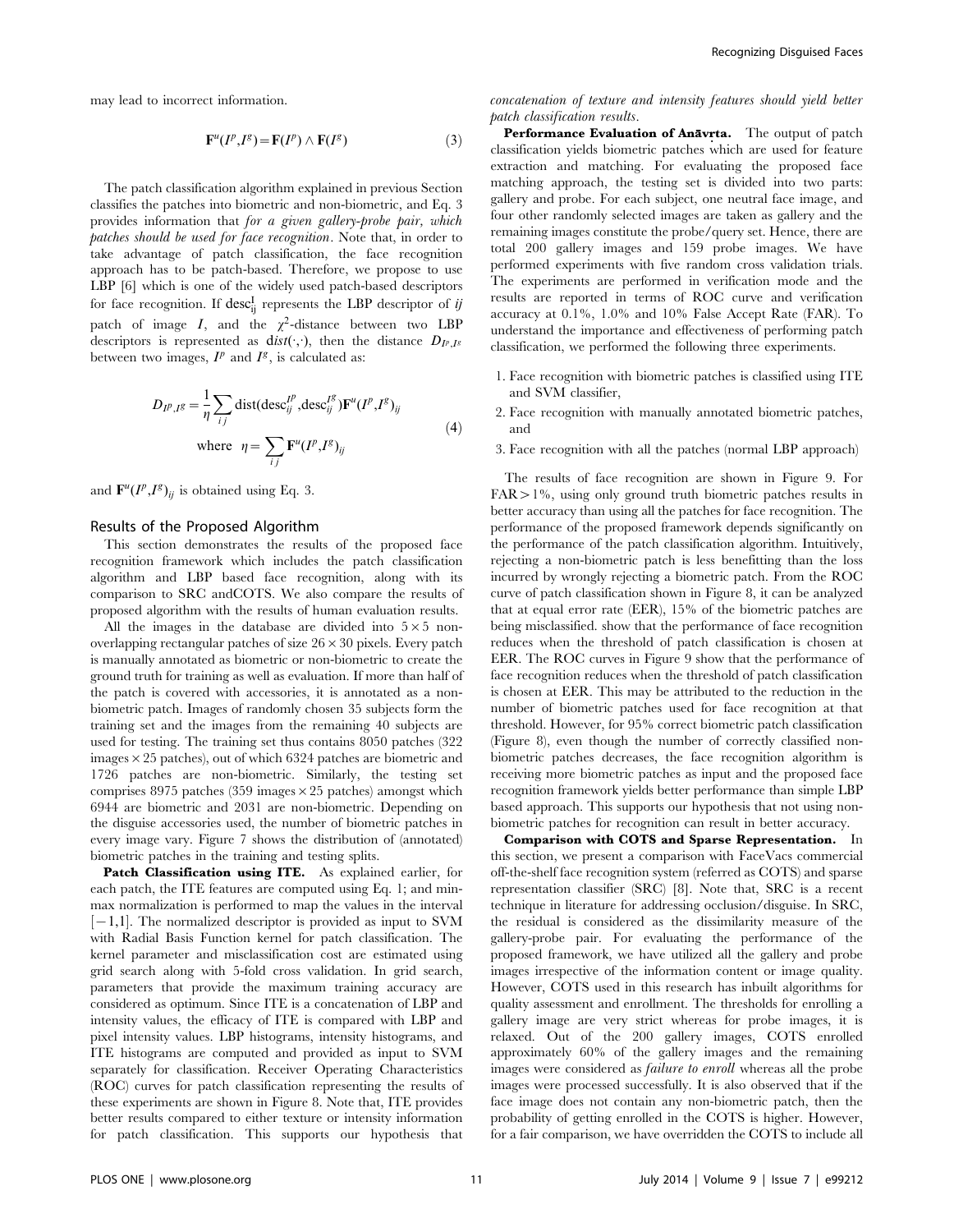

Figure 7. The distribution of biometric patches in the training and test sets. doi:10.1371/journal.pone.0099212.g007



Figure 8. ROC curves for patch classification. doi:10.1371/journal.pone.0099212.g008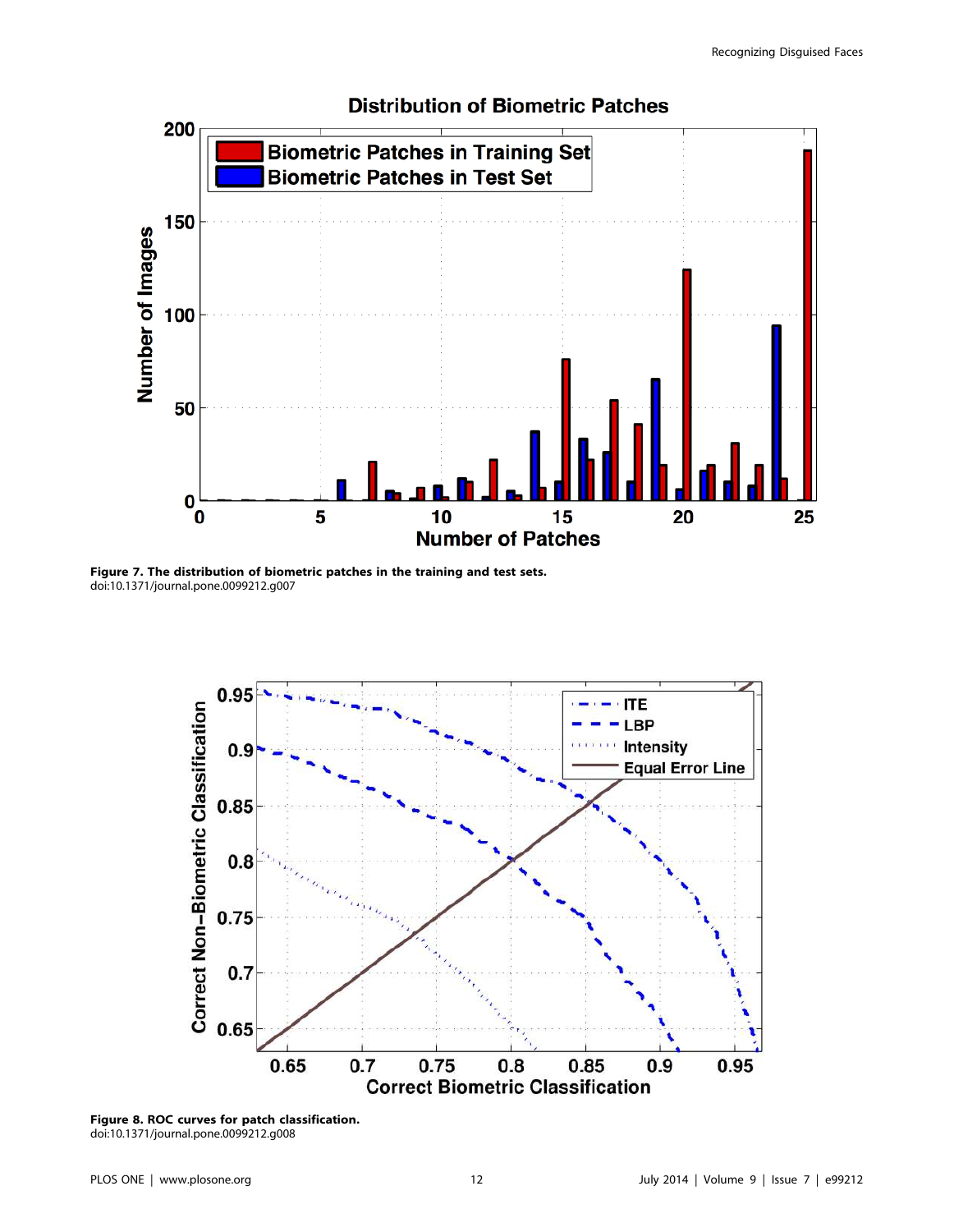

Figure 9. The results of the proposed face recognition framework using LBP descriptor. doi:10.1371/journal.pone.0099212.g009

200 images in the gallery. Figure 9 and Table 6 demonstrate the results of COTS and SRC along with the proposed algorithm.

For face databases captured in constrained environment with cooperative users, face recognition algorithms yield high GAR, and it increases with increase in FAR [21]. However, this kind of trend is not found on this dataset with any of the three algorithms, thereby, showing the challenging nature of the database itself. It can be observed that COTS is not able to classify the faces under disguises very well as corresponding GAR does not increase much with increase in FAR. For lower FAR  $(<0.05\%)$ , all the approaches shown in comparison exhibit very poor performance. From approximately 0.2% till 5% FAR, the verification rate of COTS improves from 16% to 20% GAR. This may be attributed to COTS discarding many samples due to internal minimum quality criterion. For the same range of 0.2% to 5% FAR, the proposed approach yields up to 30% GAR. For almost whole range of FAR, the proposed approach is comparable to SRC. As shown in Table 6, although the performance reported by the proposed approach is not as high as it is usually reported in face recognition literature, it outperforms one of the state-of-art commercial systems and is comparable with a widely used technique (i.e. sparse representation).

In the evaluation of the proposed algorithm, it is observed that the performance of local (patch-based) face recognition algorithm can be improved by rejecting the face patches that contain disguise. Strict rejection of non-biometric patches leads to lower GAR at lower FAR. However, as discussed earlier a flexible patch classification at 95% correct biometric patch classification exhibits higher GAR even at lower FAR. Moreover, for  $FAR > 1\%$  the proposed automated algorithm outperforms the COTS which ends up rejecting large number of disguised face images which do not match its minimum criteria for processing. Although, the proposed algorithm equates to SRC [8] and outperforms COTS, the overall performance of  $\sim$  17% GAR at 1% FAR compared  $90\% GAR@FAR = 1\%$  with very high accuracy that is usually reported for face verification of frontal non-disguised faces [21], suggest that significant amount of research is required to efficiently mitigate the effect of disguise variations.

| Approach   | Verification Accuracy @ FAR |                |                |  |
|------------|-----------------------------|----------------|----------------|--|
|            | 0.1%                        | 1.0%           | 10%            |  |
| <b>SRC</b> | $5.6 \pm 1.3$               | $15.5 + 1.6$   | $37.7 + 1.8$   |  |
| COTS       | $10.9 + 2.4$                | $17.1 + 1.5$   | $22.5 + 1.2$   |  |
| Proposed   | $7.4 \pm 0.7$               | $16.6 \pm 0.5$ | $38.1 \pm 0.6$ |  |

Genuine accept rates and their standard deviations at different false accept rates of the proposed approach along with comparison to COTS and SRC. doi:10.1371/journal.pone.0099212.t006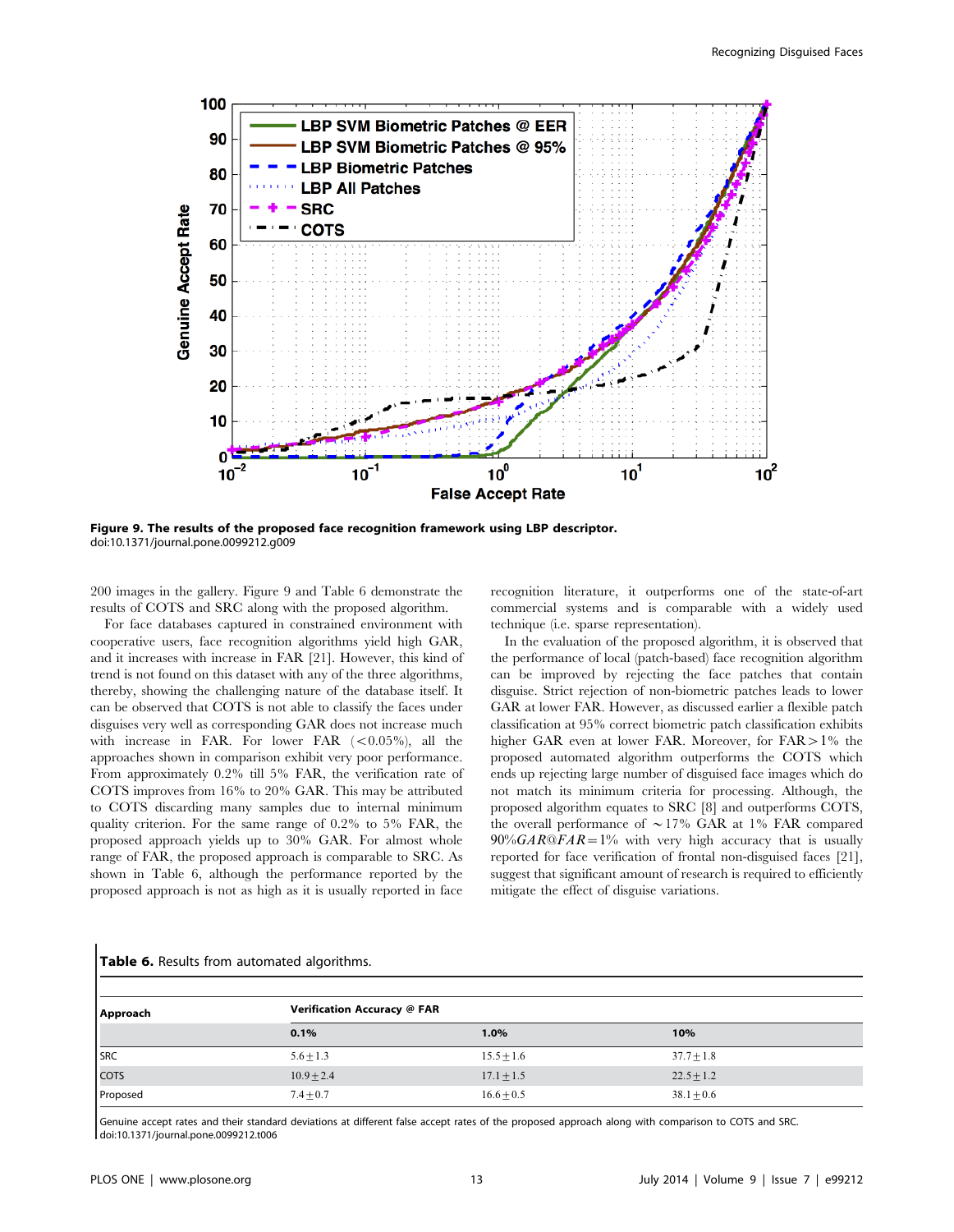

Figure 10. Performance of disguised face recognition by humans, with respect to familiarity and ethnicity. Analyzing the effect of familiarity and ethnicity on the performance of disguised face recognition by humans. doi:10.1371/journal.pone.0099212.g010

# Comparison of Human Responses with Automated Algorithms

As opposed to automated algorithm where for every image pair a match score is computed and compared with decision threshold to estimate the accuracy, human evaluation directly records their final decision. Therefore, for the automated algorithm ROC can be drawn by varying the threshold, whereas only a point (FAR-GAR pair) can be obtained on ROC from the human evaluation. Figure 10 represents the performance of all four Sets along with respective ROCs of the proposed automated algorithm and COTS. The key observations are as follows.

- N The performance of Set FS (familiar, same ethnicity) is better than the one reported with automated algorithms (proposed and COTS).
- The ROC curve of the proposed algorithm passes through the performance point pertaining to Set UD. This is probably due to the fact that the automated algorithm does not encode familiarity or ethnicity, leading to no performance bias because of these two factors. Thus, proposed automated algorithm is comparable to humans recognizing unfamiliar subjects of different ethnicity. O'Toole et al. [37] have also observed that difference between the performance of humans and state-ofthe-art face recognition algorithms were analogous to differences between humans recognizing familiar versus unfamiliar subjects. Researchers have also suggested that mental representation of familiar faces [52] helps make the familiar face recognition efficient compared to unfamiliar face recognition. If the machine counterpart of the mental representation is not incorporated somehow, the algorithms would face challenges similar to that of unfamiliar face recognition by humans.
- Although, FAR from human evaluations are smaller than that from automated algorithm, human performances exhibit considerably higher FARs ranging from 10%–30%.
- The proposed approach is a local approach and does not encode the holistic facial features whereas humans have access to both local and holistic facial information. Note that, we ended up using the local approach as the holistic features can be corrupted by local disguises. The proposed local approach (ITE based patch classification+LBP based recognition) does improve performance over traditional local approach (LBP based recognition). However, the improved performance is only equivalent to the worst of human performance (Set UD)

which favorably underlines the likely use of holistic facial features by humans. Therefore, simultaneous use of holistic and local facial features can lead to superior disguised face recognition performance.

N Our study on human evaluation suggests that ethnicity and familiarity of faces can greatly affect the face recognition performance. incorporating this information in face recognition algorithms can also provide improved matching accuracy.

#### Conclusion and Future Work

This paper presents a study on the effect of ethnicity and familiarity on the performance of face recognition in presence of disguise variations. The recognition accuracy of familiar-andsame-ethnicity subjects is found to be significantly better than that of unfamiliar-and-different-ethnicity. It is observed that if the ethnicity is same; unfamiliarity does not significantly affect correct rejection. Our experiments do not show any evidence of decrease in cross-ethnicity face recognition under disguise. We also observe that use of similar disguise accessories account for considerably high error rates.

Encoding the understanding from human evaluation, we propose an automated face recognition algorithm. The proposed algorithm consists of the ITE based patch classification (in biometric/non-biometric classes) and LBP based face recognition applied on classified biometric patches. The performance is evaluated on the IIIT-Delhi disguise database pertaining to 75 subjects. The proposed algorithm outperforms a COTS and classical LBP based face recognition. The performance of the proposed algorithm is comparable with SRC and the human performance of unfamiliar-and-different-ethnicity. Though we report performance improvement with the proposed algorithm, it is still an open research problem. The results of automatic algorithms are similar to unfamiliar face recognition performance of humans and therefore there is a scope for extending this research in the direction of both cognitive as well as automatic face recognition. As a future research direction, we plan to encode and incorporate the concept of familiarity in automatic algorithms which may improve the performance. Further, we also believe that the study of how disguising individual facial parts affect representations of faces might lead to better solutions to mitigate these variations.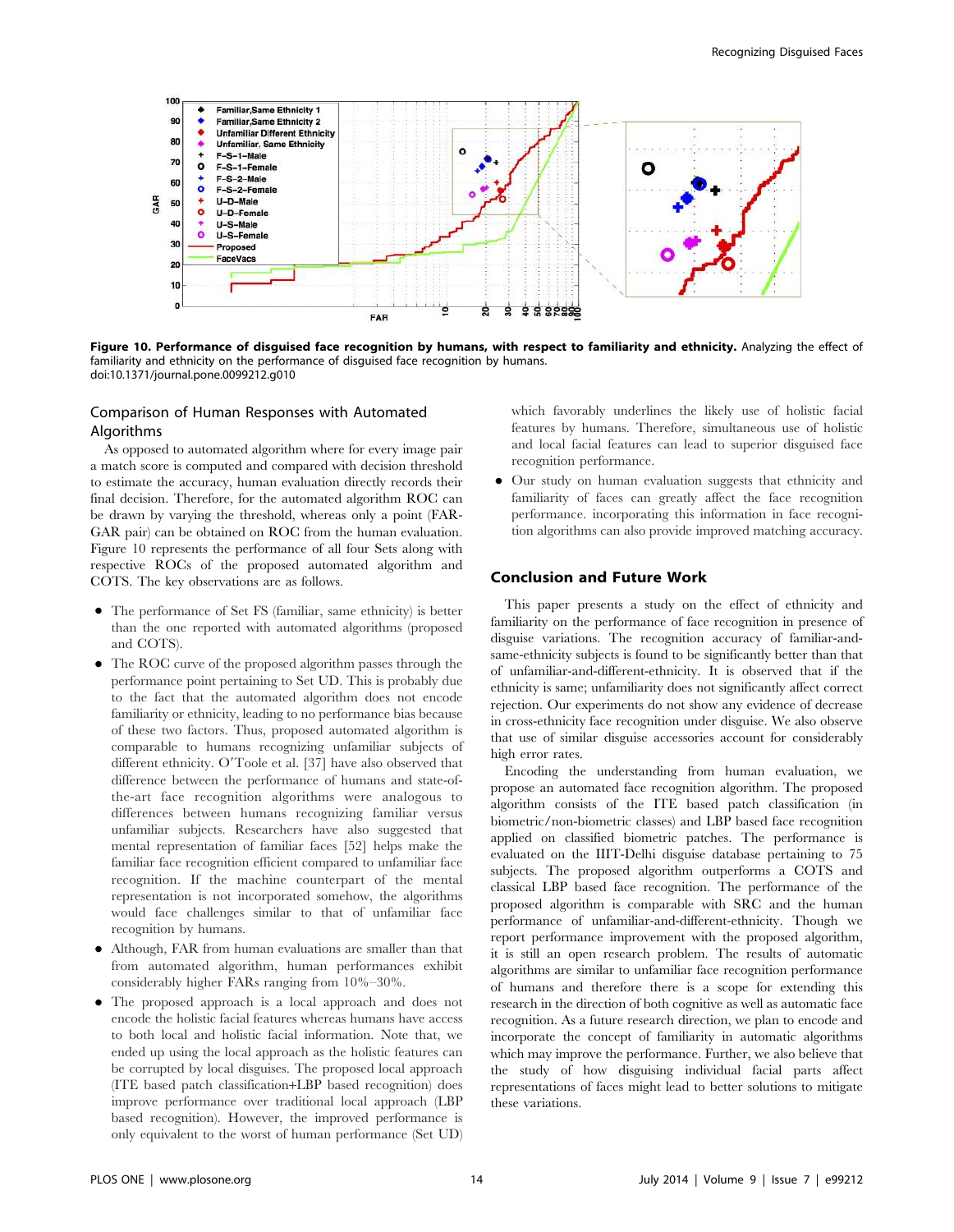## Supporting Information

Supporting Information S1 (PDF)

#### Acknowledgments

The authors would like to thank all the participants who volunteered in dataset collection and the subjects from IIIT Delhi and the Hong Kong Polytechnic University who took part in survey collection. The authors also

#### References

- 1. Zhao W, Chellappa R, Phillips P, Rosenfeld A (2003) Face recognition: a literature survey. ACM Computing Surveys 35(4): 399–458.
- 2. Turk M, Pentland A (1991) Eigenfaces for recognition. Journal of Cognitive Neuroscience 3(1): 71–86.
- 3. Belhumeur P, Hespanha J, Kriegman D (1997) Eigenfaces vs. fisherfaces: recognition using class specific linear projection. IEEE Transactions on Pattern Analysis and Machine Intelligence 19(7): 711–720.
- 4. Bartlett MS, Sejnowski TJ (1997) Independent components of face images: a representation for face recognition. In: Proceedings of the Annual Joint Symposium on Neural Computation.
- 5. Wiskott L, Fellous J, Kuiger N, von der Malsburg C (1997) Face recognition by elastic bunch graph matching. IEEE Transactions on Pattern Analysis and Machine Intelligence 19(7): 775–779.
- 6. Ahonen T, Hadid A, Pietikäinen M (2004) Face recognition with local binary patterns. In: Proceedings of European Conference on Computer Vision. pp. 469–481.
- 7. Bicego M, Lagorio A, Grosso E, Tistarelli M (2006) On the use of SIFT features for face authentication. In: Proceedings of IEEE Conference on Computer Vision and Pattern Recognition. pp. 35–42.
- 8. Wright J, Yang A, Ganesh A, Sastry S, Ma Y (2009) Robust face recognition via sparse representation. IEEE Transactions on Pattern Analysis and Machine Intelligence 31(2): 210–227.
- 9. Singh R, Vatsa M, Bhatt H, Bharadwaj S, Noore A, et al. (2010) Plastic surgery: a new dimension to face recognition. IEEE Transactions on Information Forensics and Security 5(3): 441–448.
- 10. Bhatt H, Bharadwaj S, Singh R, Vatsa M (2012) Memetically optimized MCWLD for matching sketches with digital face images. IEEE Transactions on Information Forensics and Security 7(5): 1522–1535.
- 11. Klare B, Li Z, Jain A (2011) Matching forensic sketches to mugshot photos. IEEE Transactions on Pattern Analysis and Machine Intelligence 33(3): 639– 646.
- 12. Chen X, Flynn PJ, Bowyer KW (2005) IR and visible light face recognition. Computer Vision and Image Understanding 99(3): 332–358.
- 13. Klare B, Jain A (2010) Heterogeneous face recognition: matching NIR to visible light images. In: Proceedings of IEEE International Conference on Pattern Recognition. pp. 1513–1516.
- 14. Singh R, Vatsa M, Noore A (2008) Hierarchical fusion of multi-spectral face images for improved recognition performance. Information Fusion 9(2): 200– 210.
- 15. Biswas S, Aggarwal G, Ramanathan N, Chellappa R (2008) A non-generative approach for face recognition across aging. In: Proceedings of IEEE International Conference on Biometrics: Theory, Applications and Systems. doi:10.1109/BTAS.2008.4699331.
- 16. Ramanathan N, Chellappa R (2006) Face verification across age progression. IEEE Transactions on Image Processing 15(11): 3349–3361.
- 17. Li Z, Park U, Jain A (2011) A discriminative model for age invariant face recognition. IEEE Transactions on Information Forensics and Security 6(3): 1028–1037.
- 18. Ramanathan N, Chellappa R, Roy Chowdhury A (2004) Facial similarity across age, disguise, illumination and pose. In: Proceedings of IEEE International Conference on Image Processing. volume 3, pp. 1999–2002.
- 19. Singh R, Vatsa M, Noore A (2009) Face recognition with disguise and single gallery images. Image and Vision Computing 27(3): 245–257.
- 20. Dhamecha TI, Nigam A, Singh R, Vatsa M (2013) Disguise detection and face recognition in visible and thermal spectrums. In: Proceedings of International Conference on Biometrics. doi: 10.1109/ICB.2013.6613019.
- 21. Grother P, Quinn G, Phillips P (2010) MBE 2010: Report on the evaluation of 2D still-image face recognition algorithms. NISTIR 7709, National Institute of Standards and Technology.
- 22. Yoon S, Feng J, Jain A (2012) Altered fingerprints: analysis and detection. IEEE Transactions on Pattern Analysis and Machine Intelligence 34(3): 451–464.
- 23. Righi G, Peissig JJ, Tarr MJ (2012) Recognizing disguised faces. Visual Cognition 20: 143–169.
- 24. Sinha P, Balas B, Ostrovsky Y, Russell R (2006) Face recognition by humans: Nineteen results all computer vision researchers should know about. Proceedings of the IEEE 94(11): 1948–1962.
- 25. Douma A, Moniz E, Tarr M, Peissig J (2012) Familiarity and the recognition of disguised faces. Journal of Vision 12(9): 980–980.

# Author Contributions

research.

Conceived and designed the experiments: TID RS MV AK. Performed the experiments: TID. Analyzed the data: TID RS MV. Contributed reagents/materials/analysis tools: TID. Wrote the paper: TID RS MV AK.

- 26. Moniz E, Righi G, Peissig JJ, Tarr MJ (2010) The Clark Kent effect: What is the role of familiarity and eyeglasses in recognizing disguised faces? Journal of Vision 10(7): 615–615.
- 27. Toseeb U, Keeble DR, Bryant EJ (2012) The significance of hair for face recognition. PloS ONE 7(3): e34144.
- 28. Leder H, Carbon CC (2005) When context hinders! Learn-test compatibility in face recognition. The Quarterly Journal of Experimental Psychology Section A 58(2): 235–250.
- 29. Tanaka JW, Farah MJ (1993) Parts and wholes in face recognition. The Quarterly Journal of Experimental Psychology 46(2): 225–245.
- 30. Hancock PJ, Bruce V, Burton AM (2000) Recognition of unfamiliar faces. Trends in Cognitive Sciences 4(9): 330–337.
- 31. Dubois S, Rossion B, Schiltz C, Bodart JM, Michel C, et al. (1999) Effect of familiarity on the processing of human faces. Neuroimage 9(3): 278–289.
- 32. O'toole A, Deffenbacher K, Valentin D, Abdi H (1994) Structural aspects of face recognition and the other-race effect. Memory & Cognition 22(2): 208–224.
- 33. Martinez A (1998) The AR face database. CVC Technical Report 24.
- 34. Belhumeur P, Kriegman D (1997) The Yale face database. http://cvc.yale.edu/ projects/yalefaces/yalefaces.html.
- 35. Phillips PJ, Jiang F, Narvekar A, Ayyad J, O'Toole AJ (2011) An other-race effect for face recognition algorithms. ACM Transactions on Applied Perception  $8(2) \cdot 14$
- 36. O'Toole AJ, Phillips PJ, Jiang F, Ayyad J, Pénard N, et al. (2007) Face recognition algorithms surpass humans matching faces over changes in illumination. IEEE Transactions on Pattern Analysis and Machine Intelligence 29(9): 1642–1646.
- 37. O'Toole AJ, An X, Dunlop J, Natu V, Phillips PJ (2012) Comparing face recognition algorithms to humans on challenging tasks. ACM Transactions on Applied Perception 9(4): 16.
- 38.  $'$ t Hart BM, Abresch TGJ, Einhäuser W (2011) Faces in places: Humans and machines make similar face detection errors. PloS ONE 6(10): e25373.
- 39. Viola P, Jones M (2001) Rapid object detection using a boosted cascade of simple features. In: Proceedings of IEEE Conference on Computer Vision and Pattern Recognition. volume 1, pp. 511–518.
- 40. O'Toole AJ, Abdi H, Jiang F, Phillips PJ (2007) Fusing face-verification algorithms and humans. IEEE Transactions on Systems, Man, and Cybernetics, Part B: Cybernetics 37(5): 1149–1155.
- 41. IIIT-Delhi Disguise Version 1 face database. https://research.iiitd.edu.in/ groups/iab/resources.html. Accessed: June 25, 2014
- 42. Bolme D, Ross Beveridge J, Teixeira M, Draper B (2003) The CSU face identification evaluation system: its purpose, features, and structure. In: Proceedings of International Conference on Vision Systems. pp. 304–313.
- 43. Bigun J, Choy Kw, Olsson H (2001) Evidence on skill differences of women and men concerning face recognition. In: Proceedings of Audio-and Video-Based Biometric Person Authentication. pp. 44–50.
- 44. Pavlidis I, Symosek P (2000) The imaging issue in an automatic face/disguise detection system. In: Proceedings of IEEE Workshop on Computer Vision Beyond the Visible Spectrum: Methods and Applications. pp. 15–24.
- 45. Gosselin F, Schyns PG (2001) Bubbles: a technique to reveal the information in recognition tasks. Vision Research 41(17): 2261–2271.
- 46. Chen J, Shan S, He C, Zhao G, Pietikainen M, et al. (2010) WLD: a robust local image descriptor. IEEE Transactions on Pattern Analysis and Machine Intelligence 32(9): 1705–1720.
- 47. De Marsico M, Nappi M, Riccio D (2009) A self-tuning people identification system from split face components. In: Advances in Image and Video Technology, Springer, volume 5414 of Lecture Notes in Computer Science. doi:10.1007/978-3-540-92957-4\_1.
- 48. De Marsico M, Nappi M, Riccio D (2012) CABALA|Collaborative architectures based on biometric adaptable layers and activities. Pattern Recognition 45(6): 2348–2362.
- 49. Min R, Hadid A, Dugelay J (2011) Improving the recognition of faces occluded by facial accessories. In: Proceedings of IEEE International Conference on
- Automatic Face and Gesture Recognition-Workshop. pp. 442–447. 50. Tajima Y, Ito K, Aoki T, Hosoi T, Nagashima S, et al. (2013) Performance improvement of face recognition algorithms using occluded-region detection. In: Proceedings of International Conference on Biometrics. doi:10.1109/ ICB.2013.6613012.
- 51. Cortes C, Vapnik V (1995) Support-vector networks. Machine Learning 20(3): 273–297.